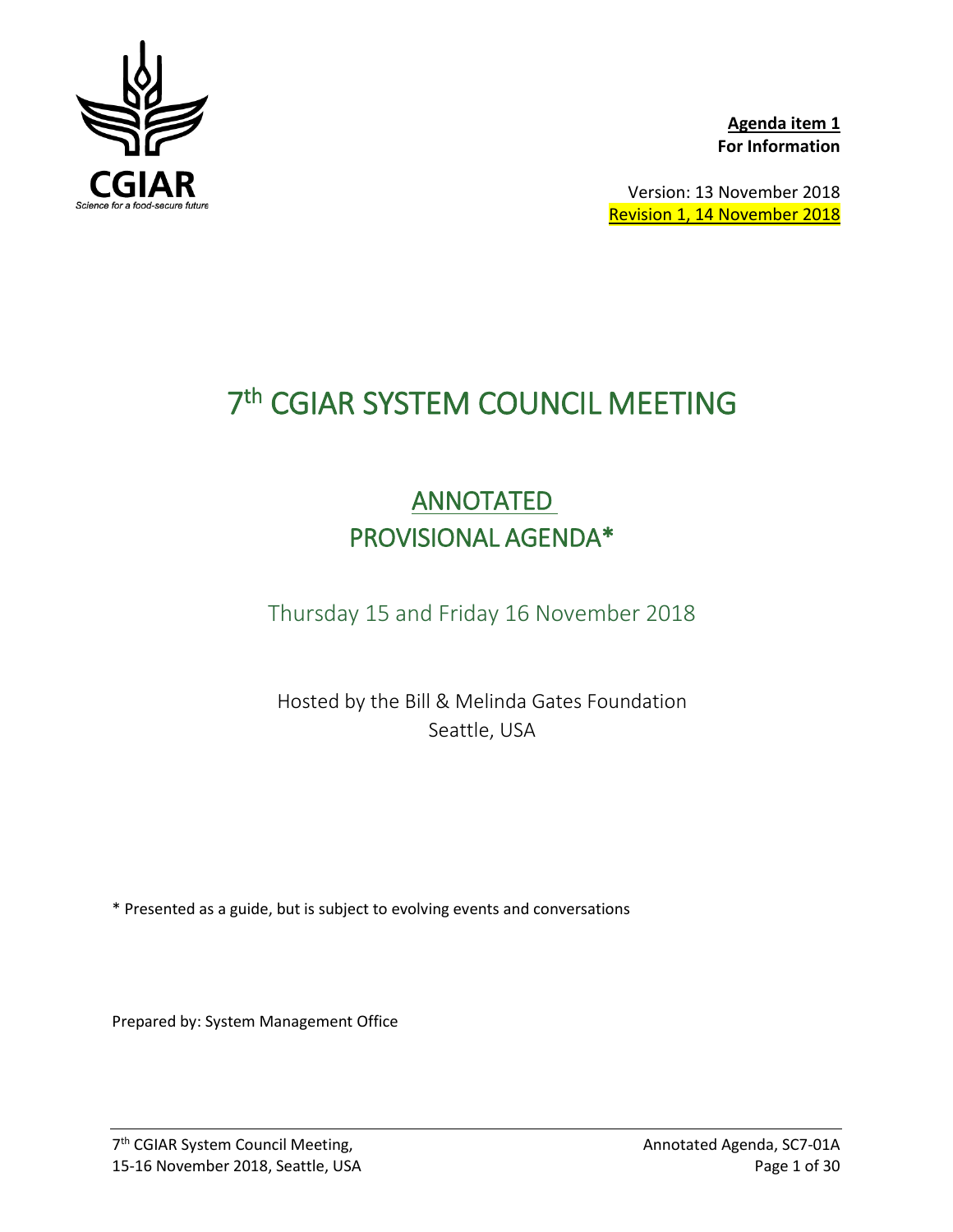# DAY 1: Thursday 15 November 2018, 09:00-17:30

## Agenda Item 1: Opening Session FOR ADOPTION

 $09:00 - 09:15$  am

### **Led by: System Council Chair**

#### **Supporting document:**

SC7-01 – [Provisional Agenda:](https://www.cgiar.org/wp/wp-content/uploads/2018/10/SC7-01_ProvisionalAgenda.pdf) **Provisional Agenda**, Revision 1, 11 November 2018 *(timing changes)*

*Notes: \* As an advance item, the System Management Office will have determined whether a quorum is present to conduct meeting business according to Article 7.3 of the CGIAR System Framework ("Framework").*

#### **Agenda Item - Elements and process:**

**a. Welcome: Juergen Voegele, System Council Chair, will open the meeting**, and welcome all System Council members, Active Observers, invited attendees and other participants. The Chair is expected to recognize the hosting of this  $7<sup>th</sup>$  System Council meeting by the Bill & Melinda Gates Foundation, expressing appreciation for the financial and human resources support that has been provided.

**Welcoming others for whom it is their first meeting:** The Chair is expected to mention also those people who are attending their first meeting, in their respective capacities as listed in the List of Participants that will be available on the morning of 15 November 2018. [*A list will be circulated on the 1st morning of the meeting, taking note that travel arrangements can change*]

**b. Election of Co-Chair: The Chair will call for the nomination and seconding of a Co-Chair to be elected pursuant to Article 5.2 of the Framework**. *Pursuant to Articles 3.1. (b) and 5.3 of the Framework, both the Chair and Co-Chair of the System Council serve as impartial, ex-officio non-voting members.* The Co-Chair, upon appointment, will be invited to nominate an alternate to fulfil his/her functions as a System Council voting member during the meeting pursuant to Article 5.4 of the Framework. There is no requirement that such a nomination be made. However, if not, the voting seat remains empty during the meeting.

**\*\* Action: The Chair will call for a nomination and a second for the Co-Chair role**[1](#page-1-0) Eva Ohlsson of Sweden to nominate, Rob Bertram of USA to second

**c. Adopting the Agenda: The Chair will ask if there are requests for any other business**, and subject to discussion, the Chair will call for adoption of the Provisional Agenda as the formal Agenda for the meeting. Other business items may, on the prerogative of the System Council Chair, will be added to item of 15 of this  $7<sup>th</sup>$  meeting.

l

<span id="page-1-0"></span>*<sup>1</sup> System Council tradition is that the host country would typically take on this role, but it may be filled by another System Council member representative*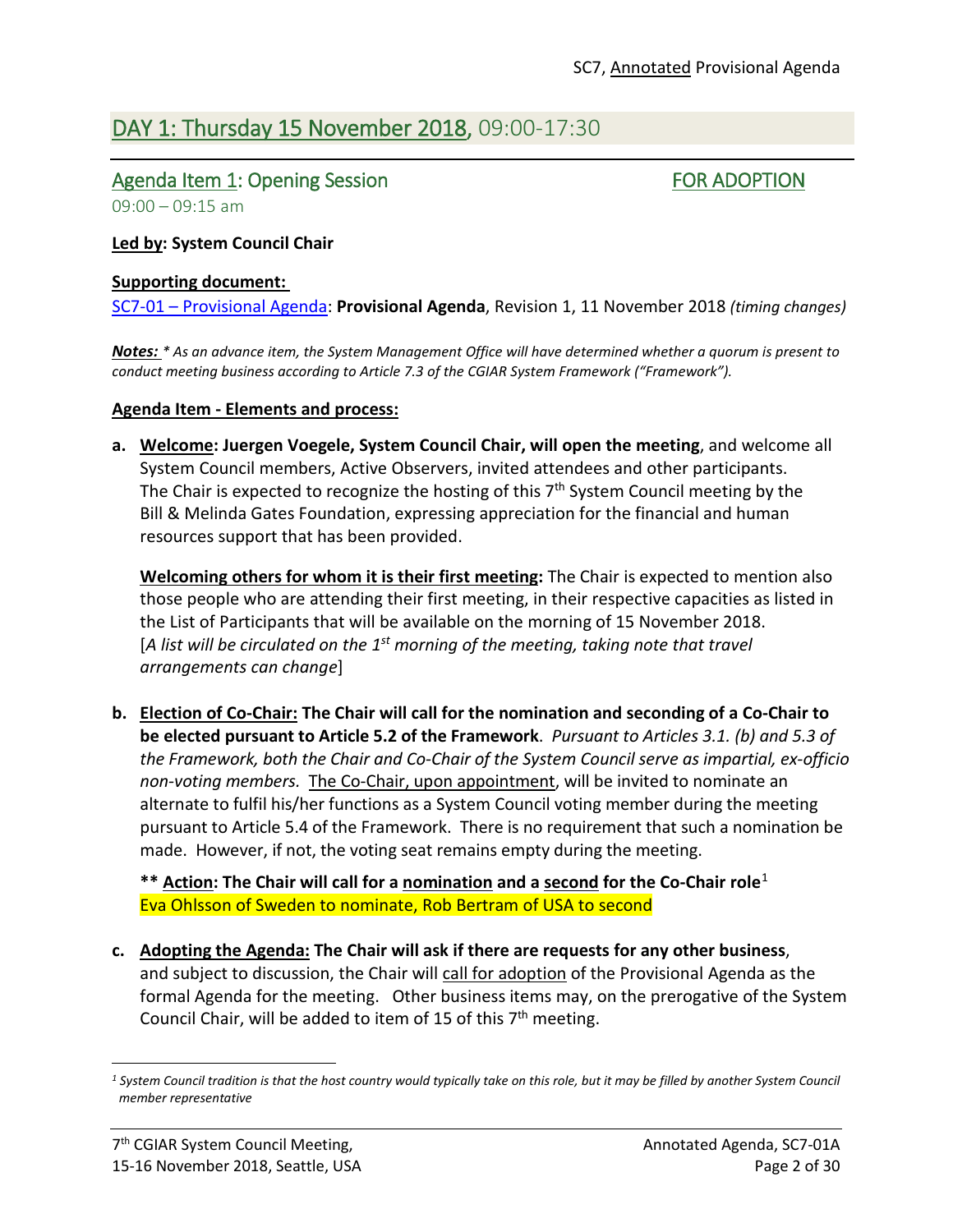- **d. Declarations of interest:** System Council members and Active Observers will then be asked to make any relevant declaration of interest regarding agenda items for the meeting.
- **\*\* Summary of actions requested on Agenda item 1:** The System Council is invited to:
- **1. Adopt the meeting agenda**
- **2. Elect a meeting Co-Chair**
- **3. Declare any conflicts of interest**

## Agenda Item 2: 2017 Performance

09:15 – 10:30 am **FOR RECOGNITION** AND DISCUSISON

**Led by:** System Council Co-Chair

### **Supporting documents:**

2017 CGIAR Annual Performance Report:

- [Full Report](https://www.cgiar.org/cgiar-system-annual-performance-report-2017/)
- [Summary Report](https://www.cgiar.org/wp/wp-content/uploads/2018/10/CGIAR-PR-2017-Short-Version-Low-Res.pdf)

## **Agenda Item - Elements and process:**

- **The Co-Chair is anticipated to frame the session,** highlighting that during its 5th meeting the System Council endorsed the concept of delivery of a CGIAR System Annual Performance Report to provide consolidated reliable, program, financial and intellectual assets reporting for the CGIAR Research Portfolio, and noting that this is a key document for Council to reflect on.
- It is anticipated that the Co-Chair will then invite Elwyn Grainger-Jones, Executive Director, CGIAR System Organization to lead the Council through this session.
- The Executive Director is expected to engage with the System Council on three elements:
	- 1. Presenting key messages from the inaugural 2017 CGIAR Annual Performance Report.
	- 2. Outlining the progress made towards the CGIAR Program dashboard and providing some snapshots of that dashboard at its current stage of development and functionality.
	- 3. Highlighting some lessons that will be applied in the drafting of the 2018 Performance Report and seeking feedback to apply to next year's report.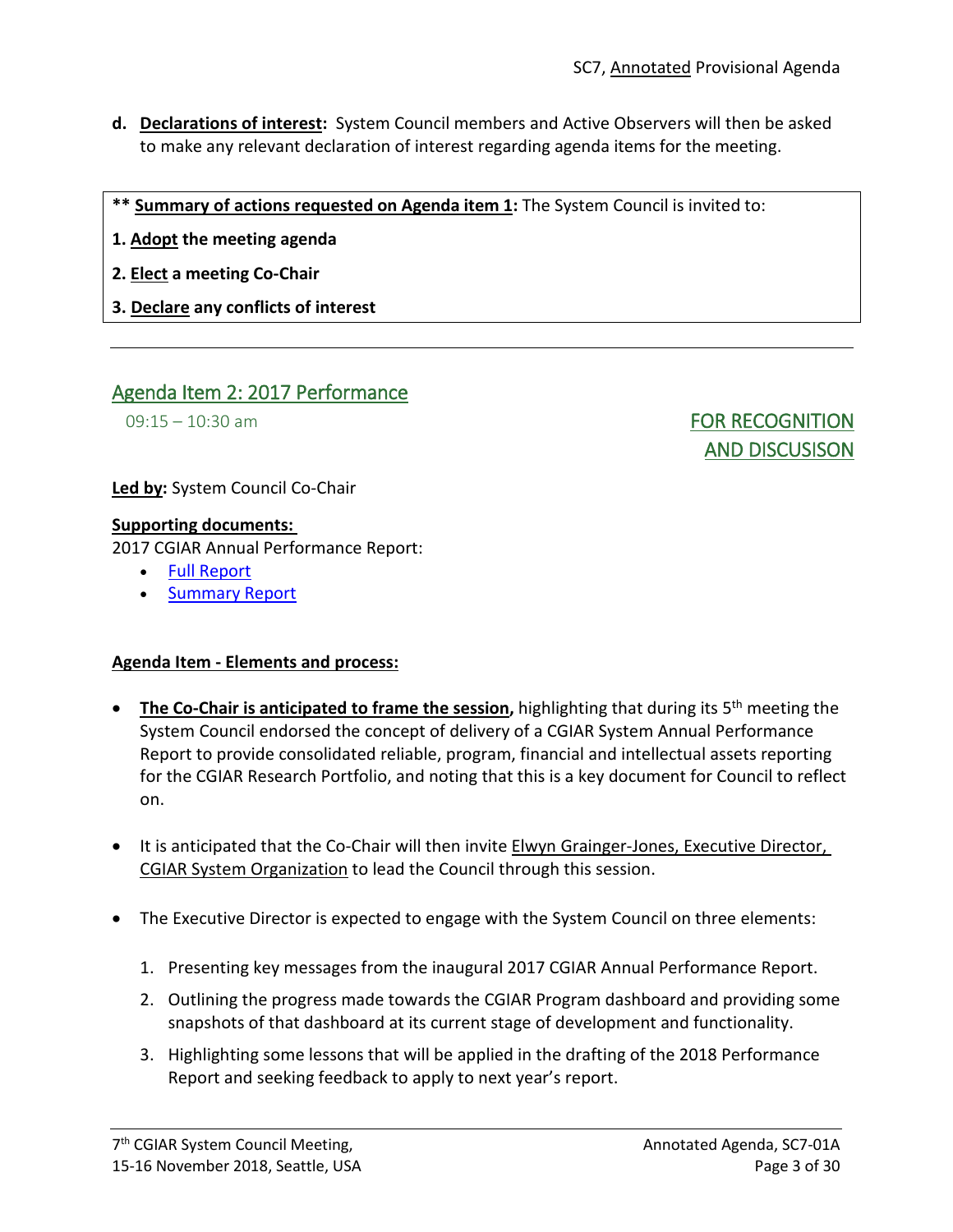- The System Council Co-Chair will moderate any questions or discussions that emanate from these three interventions.
- The System Council Chair is then expected to provide some overall reflections on the what has been presented and discussed during this session and advise on how these provide particular context for the 2018 performance report.

**\*\* Summary of actions requested on Agenda item 2:** The System Council is anticipated to take note of the delivery of a new innovation in CGIAR reporting, and taken note that the 2018 CGIAR Performance Report is anticipated to incorporate significant further enhancements

10:30 – 11:00 BREAK

## Agenda Item 3: Strengthening the partnership, creating impact: CGIAR System 3-year Business Plan (2019-2021)

11:00-11:30 FOR ENDORSEMENT OF THE OVERALL STRATEGIC APPROACH

**Led by:** System Council Chair

# **Supporting documents:**

[SC7-02\\_CGIAR Business Plan 2019-2021](https://www.cgiar.org/wp/wp-content/uploads/2018/11/SC7-02_CGIAR-System_BusinessPlan_2019-2021.pdf)

## **Agenda Item - Elements and process:**

- This session marks the start of the presentation of the CGIAR System 3-year Business Plan (2019-2021), marking the first time that, as a System, CGIAR has considered setting out a planned implementation strategy for its work aligned around a common set of themes or actions, arrived at after consultation broadly across the System.
- The Session Chair is expected to recall for participants a bit of the history to the Business Plan including that:
	- o At the 5<sup>th</sup> System Council meeting in Cali, Colombia the Council endorsed a business planning cycle concept for the CGIAR System, with a proposed multi-year business plan for the CGIAR System to be brought for final approval to the System Council's November 2018 meeting (and launched from 1 January 2019), and an update on progress being provided to the System Council's May 2018 meeting (Decision [SC/M5/DP4\)](https://www.cgiar.org/wp/wp-content/uploads/2018/03/SC5-11_Chairs-Summary_13Nov2017.pdf)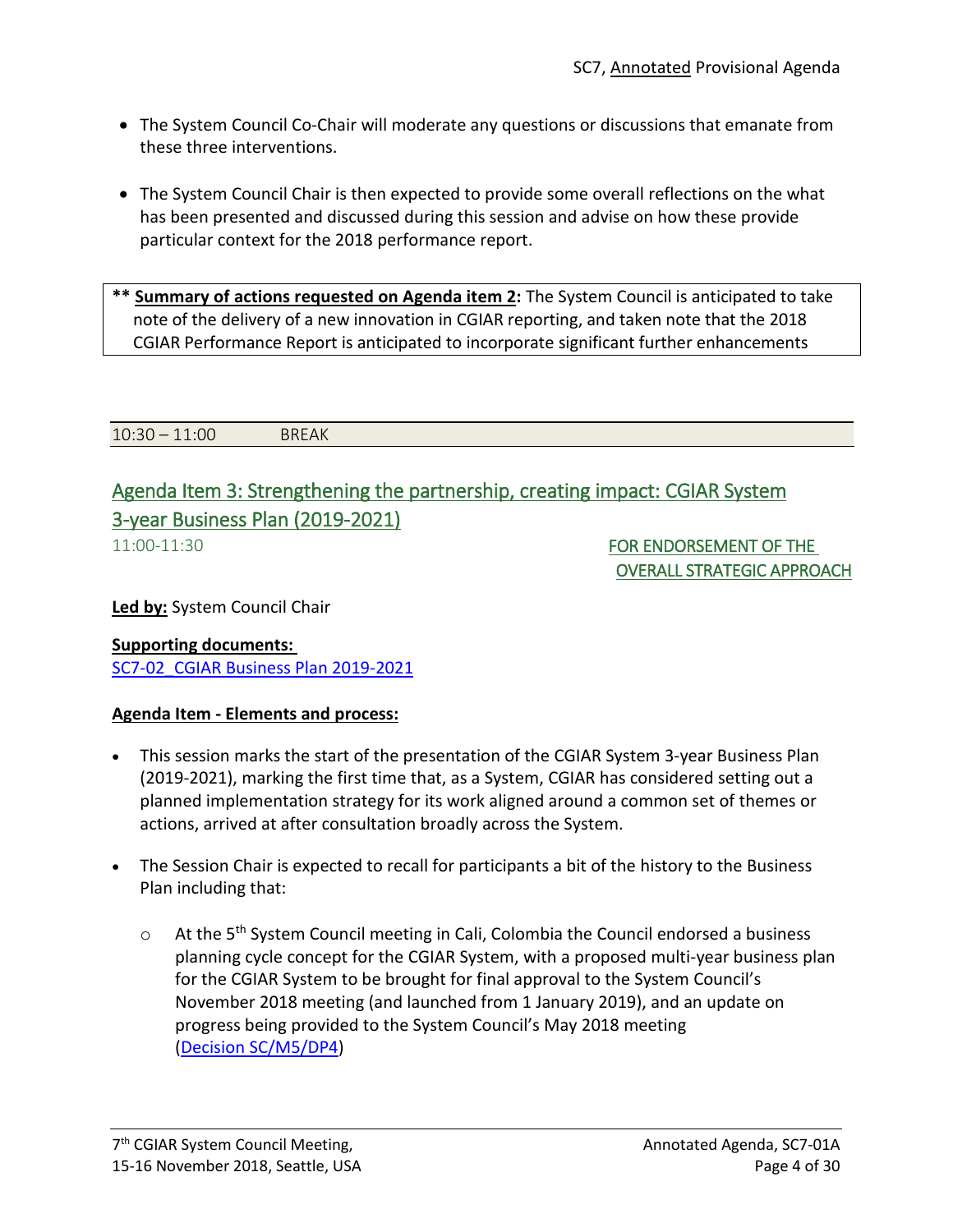- $\circ$  At the 6<sup>th</sup> System Council meeting in Berlin, Germany the Council agreed that by November 2018 the System Management Office will ensure that the inputs provided during SC6 on elements of the business plan concept are taken up and form the basis of further System-wide consultations to inform development of the initial 2019-2021 CGIAR Business Plan to be presented for approval at the System Council's  $7<sup>th</sup>$  meeting in November 2018 [\(SC/M6/AP6\)](https://www.cgiar.org/wp/wp-content/uploads/2018/05/SC6-08_Chairs-Summary.pdf)
- It is anticipated that the **Session Chair** will:
	- 1. **Call on the Chair of the System Management Board, Marco Ferroni,** to take the Council through a high-level context-setting and framing of the CGIAR System 3-year Business Plan (2019-2021), including how it has developed since the concept version shared in May 2018 and what processes have been undertaken in its development.
	- 2. **Provide the floor to Elwyn Grainger-Jones to speak to Section 1 of the Business Plan** which outlines the context, vision and mission.
	- 3. **Turn then to System Council members to seek observations and inputs**.
- After taking the views of the floor, it is expected that the **Session Chair** will summarize the main outcomes of the discussion.
- **\*\* Summary of actions requested on Agenda item 3:** The System Council is asked to consider providing endorsement of the overall strategic approach of the Business Plan and its context, vision and mission ahead of formal approval of the Business Plan.

Note: It is proposed that a "decision making" session of the System Council (agenda item 14) be the moment that the System Council endorses the Business Plan itself, building on strategic inputs provided during this session.

## Agenda Item 4: Implement and enhance the portfolio of CRPs and Platforms. Business Plan Action 1

11:30-12:45 FOR ENDORSEMENT OF THE OVERALL STRATEGIC APPROACH

### **Led by:** System Council Co-Chair

### **Supporting documents:**

- **Overall document:** [SC7-02\\_CGIAR Business Plan 2019-2021](https://www.cgiar.org/wp/wp-content/uploads/2018/11/SC7-02_CGIAR-System_BusinessPlan_2019-2021.pdf) *(Repeat document)*
- **Supported by:** he three sets of documents set out in the table below: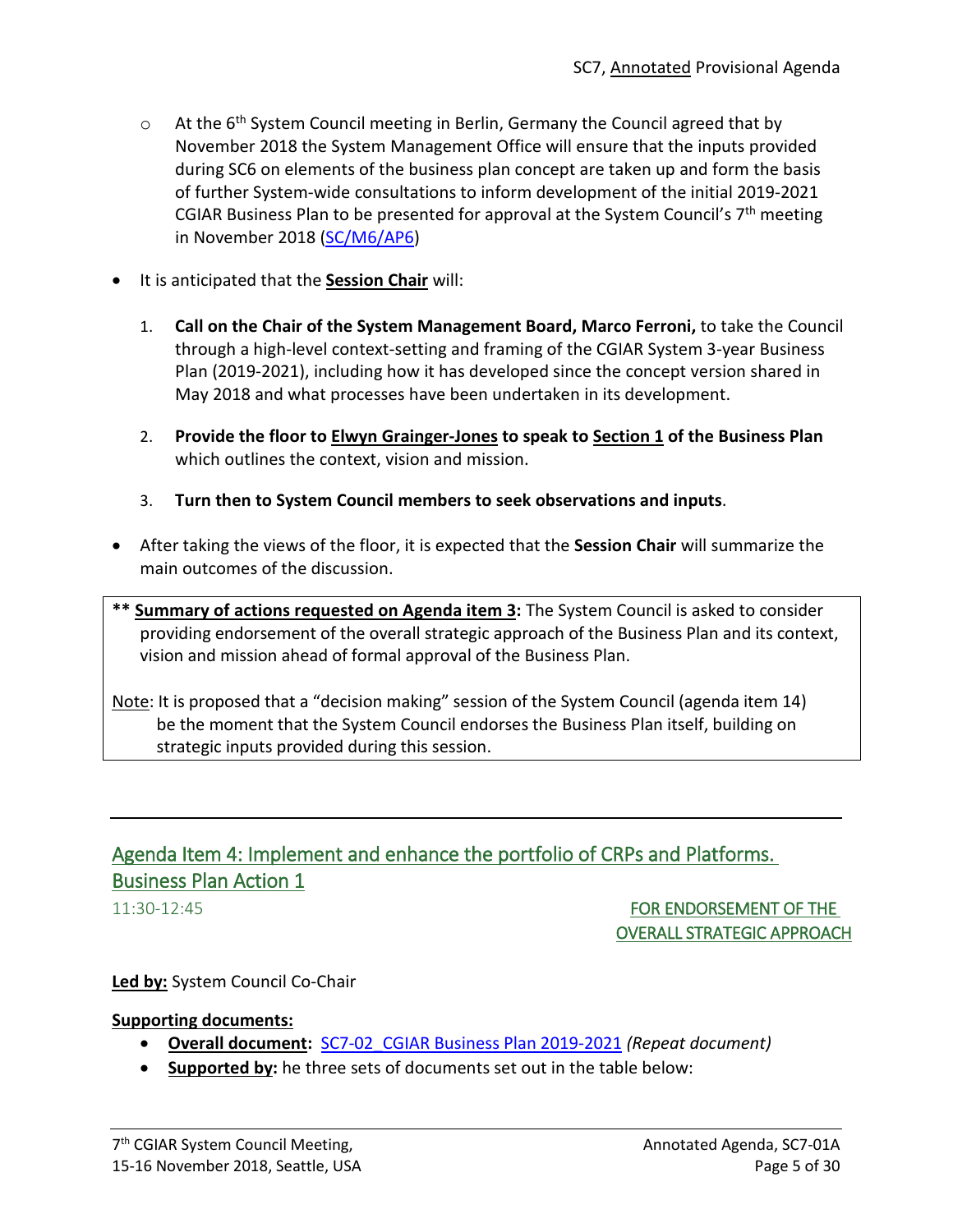| Part $1 -$<br><b>Items from prior System</b><br><b>Council deliberations</b> | Part $2 -$<br>Documents to support broader,<br>strategic discussion | Part $3 -$<br><b>Implementation approaches</b><br>on strategic initiatives for<br>high-level input |
|------------------------------------------------------------------------------|---------------------------------------------------------------------|----------------------------------------------------------------------------------------------------|
| SC7-03 - A Common Bean                                                       | $SC7-A - Climate change$                                            | $SC7-B$ – Crop Breeding                                                                            |
| <b>Flagship</b>                                                              | SC7-C - Biofortification                                            | With a focus on Part C of                                                                          |
|                                                                              | SC7-D - Antimicrobial                                               | the Paper – namely the                                                                             |
| $SC7-E - Gender Equality in$                                                 | resistance                                                          | 'Modernizing CGIAR crop                                                                            |
| Research                                                                     | SC7-F - Response preparedness                                       | breeding programs: Draft                                                                           |
|                                                                              |                                                                     | 2019-2021 implementation                                                                           |
|                                                                              |                                                                     | plan'                                                                                              |

## **Agenda Item - Elements and process:**

- The **Session Chair** is expected to invite **Peter Gardiner, Senior Adviser, Program Performance of the System Organization**, to lead the System Council through the **Business Plan Action 1** on implementing and enhancing the portfolio of CRPs and Platforms.
- He is expected to provide an overview of Action 1 and its sub-actions, which will involve three main parts.

## **PART I: Items arising from former System Council deliberations on potential Portfolio gaps**

## **A. For decision** – **Possible inclusion of Common Bean into the GLDC CRP as part of action 1.1**

- As pre-framing, System Council members are invited to return to the conversation at the System Council's 5<sup>th</sup> meeting in Cali, in November 2017, where the absence of common bean in the Portfolio was raised. The  $5<sup>th</sup>$  Meeting Summary<sup>[2](#page-5-0)</sup> notes that:
	- $\circ$  At paragraph 16: The Chair of the System Management Board acknowledged the themes raised on delivery to market, capacity building and partnerships and the need to revisit the question of common beans in the Portfolio and assured the Council that these would be taken forward by the Board; and
	- At paragraph 79: The representative of the USA confirmed to the Council that following further informal conversations on possible avenues to bring common bean research back into the CGIAR Portfolio, it was requested that the System Management Board consider how a flagship program, including an ISPC review process, might be incorporated and *additional funding* attracted to support this. It was confirmed that this would be discussed by the Board at their forthcoming meeting.

<span id="page-5-0"></span><sup>&</sup>lt;sup>2</sup> Refer to paragraph 16, at [https://www.cgiar.org/wp/wp-content/uploads/2018/03/SC5-12\\_MeetingSummary\\_APPROVED.pdf](https://www.cgiar.org/wp/wp-content/uploads/2018/03/SC5-12_MeetingSummary_APPROVED.pdf)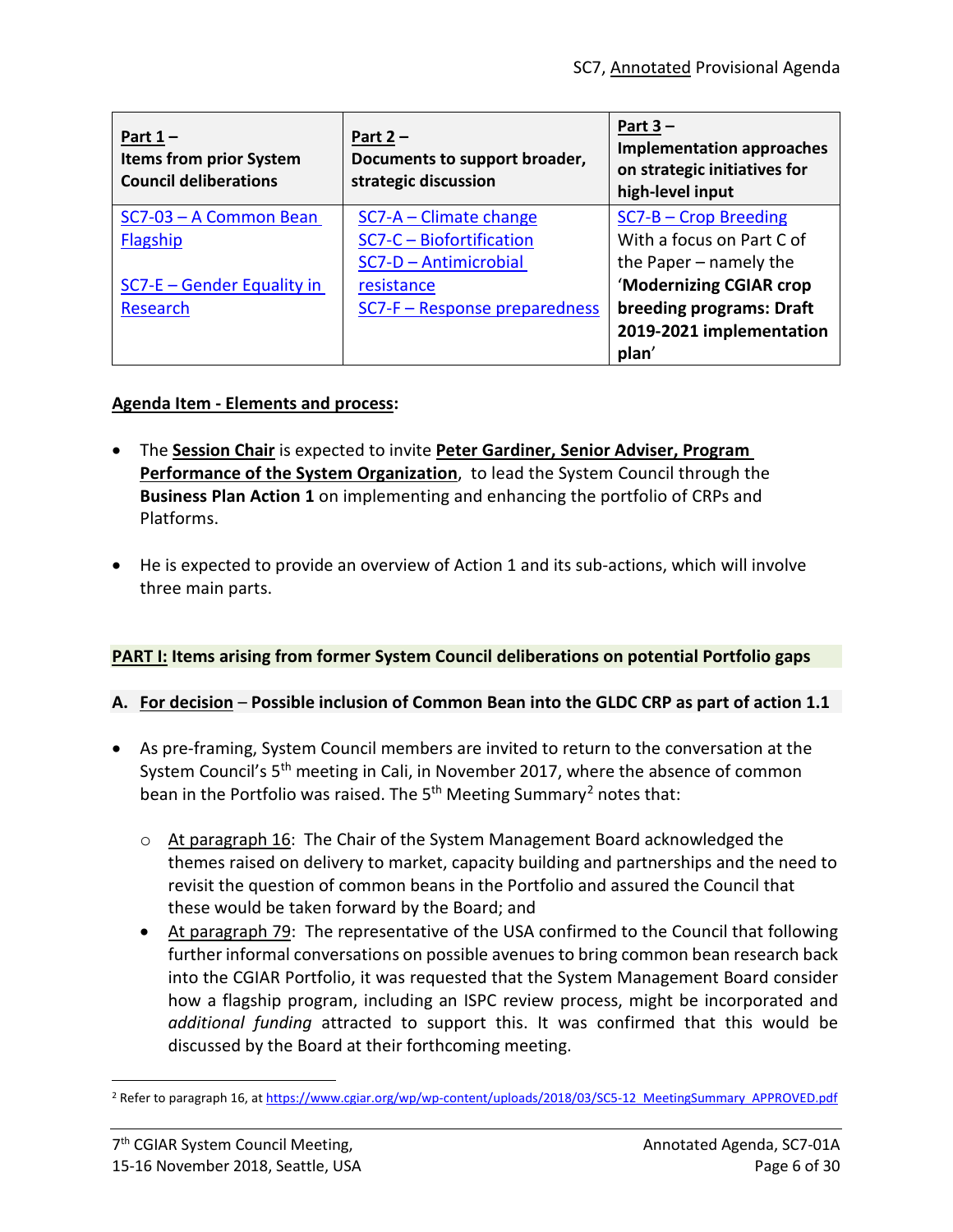- The **Session Chair** is expected to confirm that the System Management Board is recommending to the System Council the addition of a common bean flagship into the GLDC CRP with effect from 1 January 2019.
- In support of this item, it is anticipated that the **Session Chair** will invite the **ISPC Chair, Maggie Gill** to provide some remarks based on the review of the Flagship by the ISPC, available in SC7-03b – [ISPC Assessment of the Revised Common Bean Flagship Proposal](https://www.cgiar.org/wp/wp-content/uploads/2018/11/SC7-03B_ISPC_Assessment_Revised_Common_Bean.pdf)
- The **Session Chair** will facilitate discussion on this matter and is expected to invite the System Council to consider approving the Flagship proposal for inclusion in the CGIAR portfolio according to its proposed arrangements, noting that the indicative funding amounts to be provided through, almost exclusively, Window 3 of the CGIAR Trust Fund and new bilateral contributions for the approved proposal are included in the FinPlan document (for discussion later in the agenda). i.e. There is no request for funding approval at this point in the agenda.
- The **Session Chair** is also expected to call on the **Chair of the System Management Board** to share the Board's deliberations and decisions regarding this Flagship, and reflections on the ISPC review. It is anticipated that the SMB Chair will indicate that in the view of the System Management Board, the revised flagship and proposal meets relevant quality and relevance criteria.

## **\*\* Summary of action requested on Agenda item 4, sub-item 1.1**

**On the Flagship on Common Bean**, the Council is requested to consider approving the Flagship proposal for inclusion in the CGIAR portfolio according to its proposed arrangements, noting that the indicative funding amounts to be provided from funds from the CGIAR Trust Fund for the approved proposal will be considered by the System Council as part of its discussions on the 2019-2021 multi-year Portfolio Financing Plan ('FinPlan').

## **B. For strategic endorsement – System Management Board's recommended approach to developing a Gender Equality in Food Systems Research Platform**

- As pre-framing sub-action 1.2 on elevating gender equality research to a new CGIAR Research Platform, System Council members are invited to refer to the agreed position and related action from the 6<sup>th</sup> System Council meeting in May 2018, **SC/M6/AP1**, namely:
	- *1. Agreed Position: The System Council endorsed the concept of the currently named 'CGIAR Collaborative platform for gender research'- housed in the CGIAR Research Program on Policies, Institutions, and Markets (PIM) - becoming a fully-fledged CGIAR Platform, thus the equivalent status of the Excellence in Breeding, Big Data and Genebanks Platforms, to deliver:*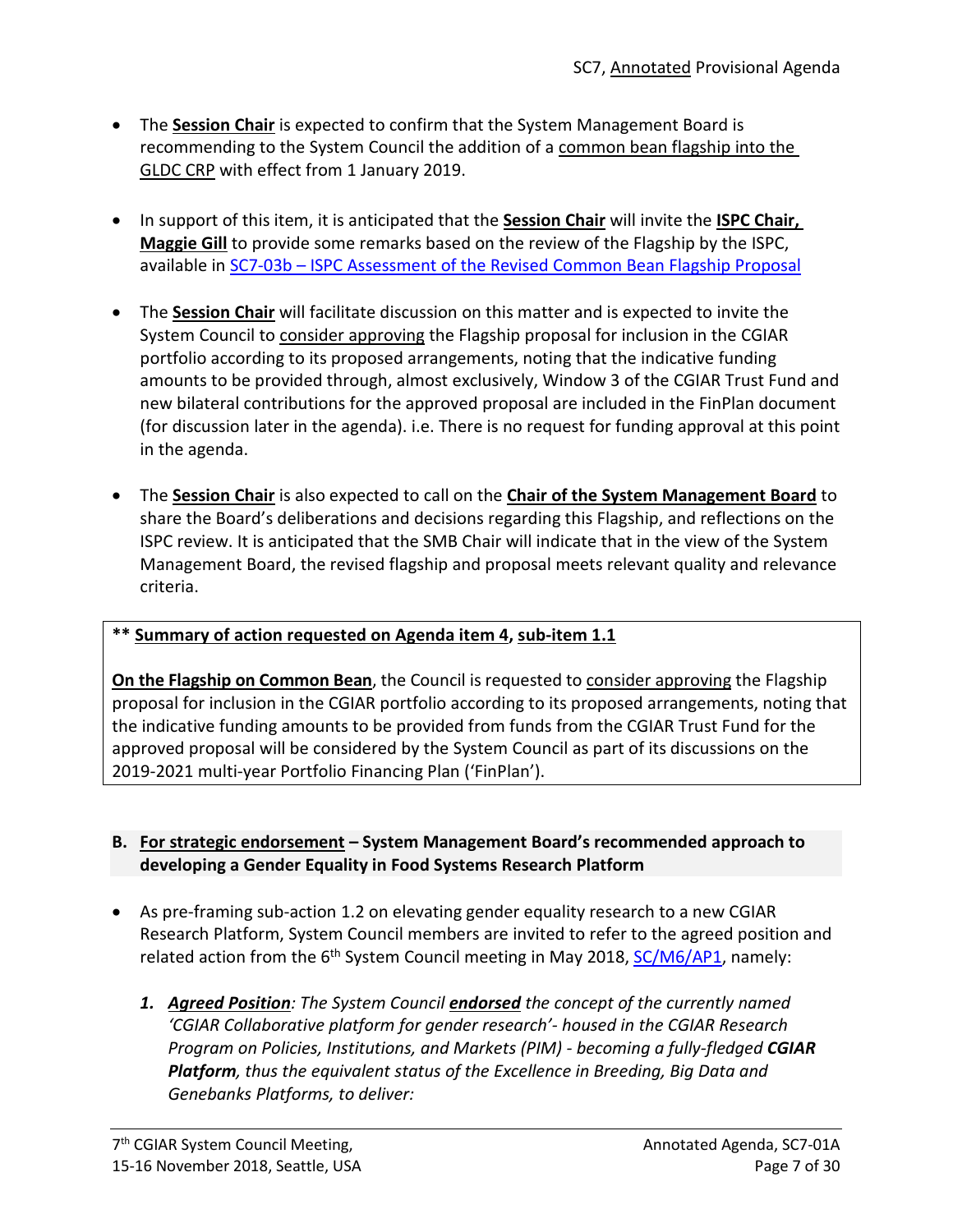- *Global leadership on gender equality and agriculture research that has transformative impacts*
- *Greater visibility for innovative work on gender equality research conducted across CGIAR*
- *Stronger convening power of the Platform*
- *Full embedding of gender equality in the fabric of CGIAR*
- *Greater ability to absorb and deploy finance to leverage gender equality integration across CGIAR*
- *Facilitating more extensive engagement of CRP directors and other program elements*
- *Access to a wider set of funding pathways*
- *More prominence in System reporting*
- *2. Related Action: By not later than the System Council's 7th meeting (15-16 November 2018) the System Management Board ('SMB') will advise the System Council on the outcome of SMB discussions/decision-making on the following themes for a Gender Equality Research Platform, with the same status as the three other CGIAR Platforms:*
	- *Arrangements: hosting, leadership and partnerships and timing*
	- *Funding modalities*
	- *Scale and scope of activities*
- To begin the Council's discussions, the **Session Chair** is anticipated to invite the Council to listen to a virtual presentation by **Claudia Sadoff, Director General of IWMI, and SMB member and co-gender champion** to formally table the System Management Board's recommendations on elevating gender equality in research, as set out in meeting document SC7-E – [Gender Equality in Research.](https://www.cgiar.org/wp/wp-content/uploads/2018/11/SC7-E-GenderResearch_Platform.pdf)
- Following the presentation, **the Session Chair** is anticipated to invite the **System Management Board Chair, Marco Ferroni**, to make any additional brief remarks, before then turning to System Council members to seek their strategic inputs.
- Noting the highly appreciated financial and personnel support of ACIAR, BMGF and IDRC to facilitate many of the processes behind the System Management Board being able to reach the point of making a recommendation to the System Council at this meeting, it is possible that representatives of these Funders may wish to make early remarks.
- It is expected that other System Council members and Active Observers will also provide strategic observations on the System Management Board's recommended approach and timing.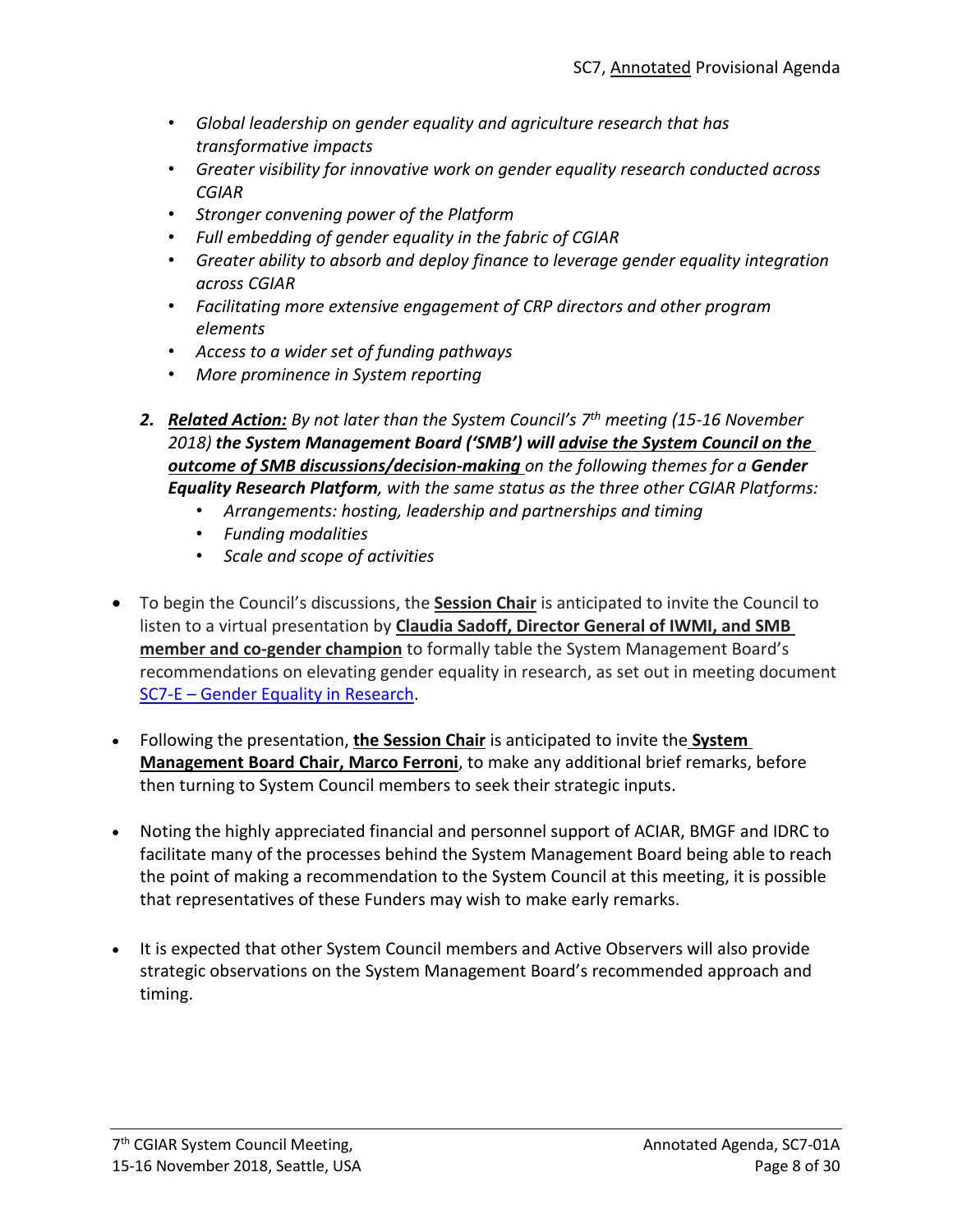• It is expected that the **Session Chair** will then ask the System Council whether it is in a position to endorse the approach and timing recommended by the System Management Board which would see a Gender Equality Research Platform in place at the start of 2020, based on a call for proposal issued in the earlier part of 2019, after further deliberations at the System Management Board's  $12<sup>th</sup>$  meeting on 13 December 2018.

## **\*\* Summary of action requested on Agenda item 4, sub-item 1.2**

**On elevating gender equality research to a 'Platform' within the CGIAR Portfolio**, the Council is invited to endorse the overall strategic approach and timing to elevating CGIAR's current gender platform into a Platform in the same context as the other three platforms of the CGIAR Portfolio, taking note that further decisions will be taken by the SMB at its 12<sup>th</sup> meeting in December 2018, in advance of a formal call for a proposal being issued.

**PART II:** Deepening the portfolio through new thematic strategies and initiatives for which specific inputs are being sought for these to move forward

- Going beyond the near-term specific proposals discussed in the prior items, it is expected that the **Session Chair** will turn to **Elwyn Grainger-Jones** to raise with the System Council some new issues and activity areas **for input as distinct strategies for improvements to the current CRP Portfolio.**
- The **Executive Director** is expected to emphasize that these distinct strategies seek to **enhance the current Portfolio and signal directions that the Portfolio should optimally consider, without being prescriptive about the manner in which these strategies are incorporated**. He is expected to confirm that none of the documents are final – and they are brought to the System Council for strategic input before being further advanced.
- **During his observations, the Executive Director is anticipated to emphasize that the strategies do not represent CGIAR Research Programs in their own right.** Rather, that each topic presents potential improvements to support CRP/Platform implementation over the business plan period:
	- a. Climate Change: A System wide strategy to support Global response to climate action.
	- b. Crop Breeding: Modernization and enhancement of CGIAR breeding programs.
	- c. Biofortification: A strategy to enhance, mainstream, and deliver a scalable solution through biofortification.
	- d. Antimicrobial Resistance ('AMR'): Coordinated approach to amplify AMR response through CGIAR portfolio and establish an AMR-Hub.
	- e. Rapid Response: For CGIAR to provide rapid response to urgent and developing issues.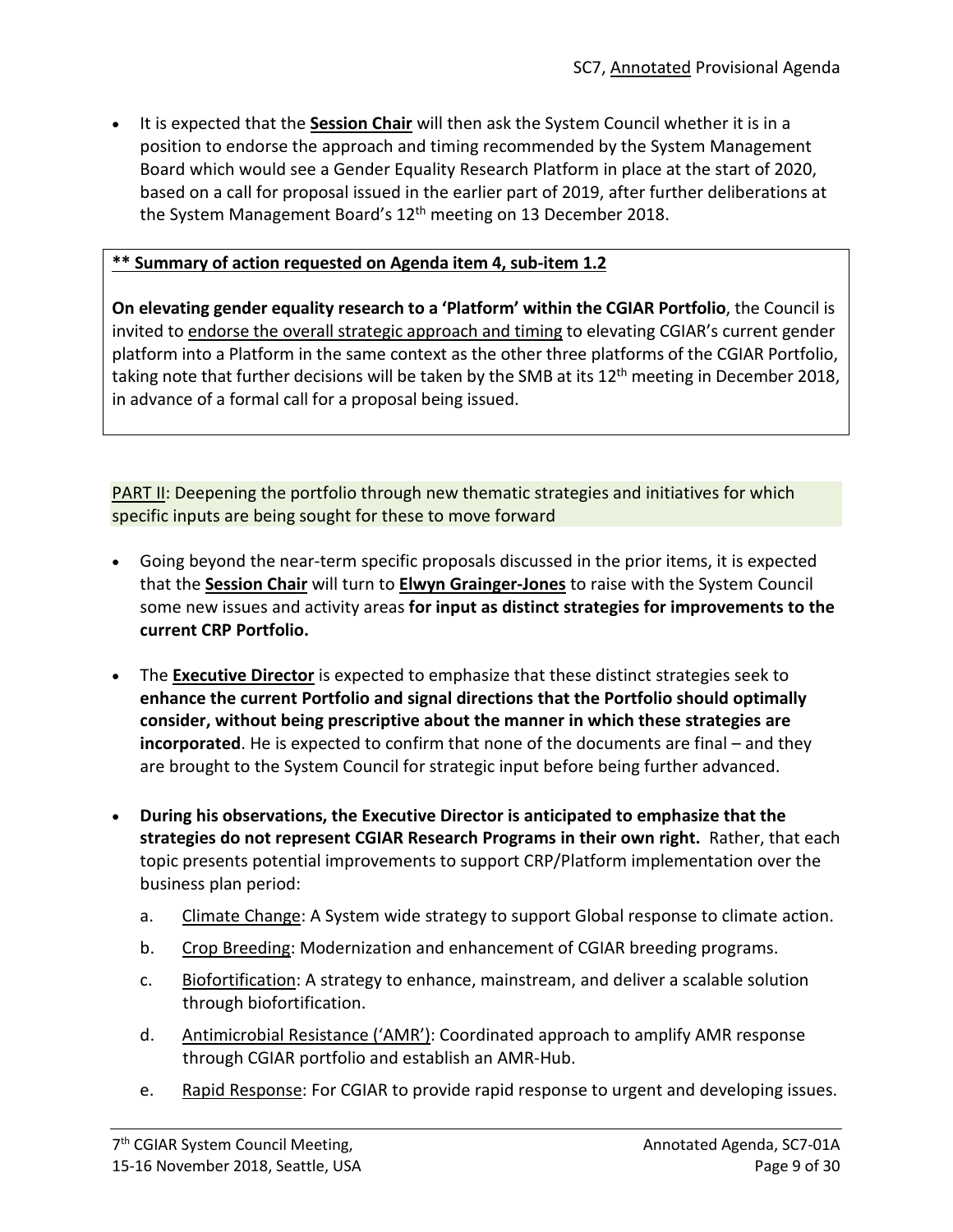- **Before taking inputs from System Council members on this item**, the **System Council** is expected to be presented with **two short videos** to highlight the following initiatives:
	- 1. Crop Breeding
	- 2. Rapid response
- Informed by the background papers, and the two 'lightening talks', the **Session Chair** is expected to provide opportunities for System Council members to provide inputs to the underlying initiative papers, so as to inform ongoing System Management Board and Center conversations on these key areas.

### **PART III: Implementation approaches on strategic initiatives for high-level input**

- Building on conversations from the System Council's  $5<sup>th</sup>$  and  $6<sup>th</sup>$  meetings, and the side meeting at this 7th meeting on the Crops to end hunger initiative, the **Session Chair** is expected to **invite initial framing observations from the System Management Board Chair**, who will then in turn invite **Peter Gardiner**, **Senior Advisor, Program Performance** of the CGIAR System Organization to outline the key elements of a draft implementation plan for the Crops to End Hunger Initiative.
- Noting that the 'Crops to End Hunger Initiative' is currently planned for public announcement in mid to late January 2019, Peter Gardiner is expected to outline major highlights of the implementation plan and seek broad input from System Council participants.
- It is expected that the System Council will be invited to provide strategic inputs on the implementation plan, to inform the System Management Board's deliberations on 13 December 2018, with a view for it to be approved and implemented moving forward.

## **\*\* Summary of action requested on Agenda item 4, sub-item 1.3**

- **a. On the accompanying companion documents to this agenda item**, the System council is invited to provide overall endorsement for the strategic approach in the materials, noting that they are designed to enhance the **current Portfolio** and signal directions that the Portfolio should optimally consider, without being prescriptive about the way these strategies are incorporated.
- b. **On the draft Implementation plan for the Crops to end Hunger Initiative,** the System Council is invited to provide strategic guidance and inputs to inform the further elaboration of the implementation plan, and its discussion at SMB12 in December 2018.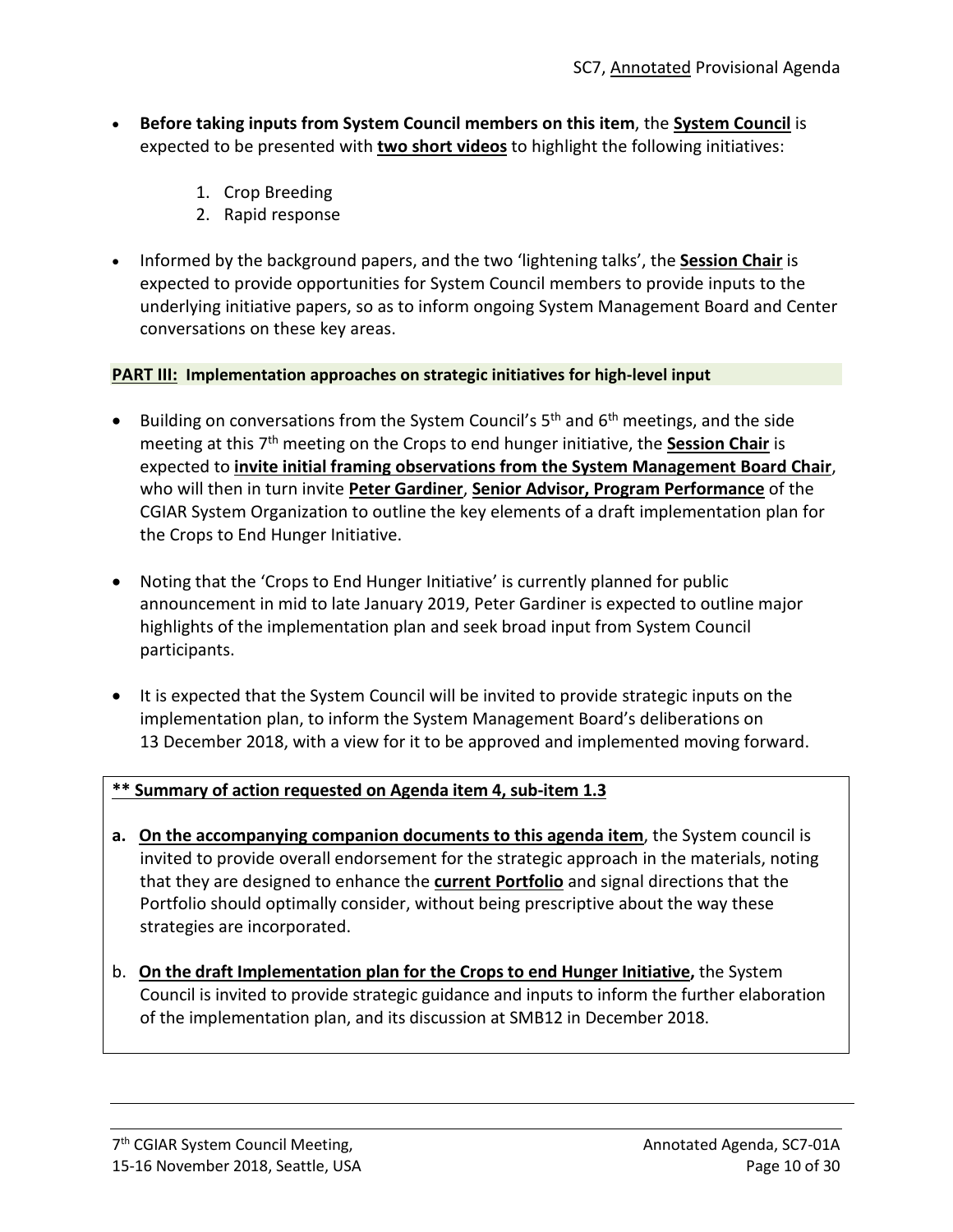\*\*\* At 12:30pm the Minister of Health of Denmark will enter the room and take a seat to the left of the top table \*\*\*

## The Co-Chair will hand over at this point to the System Council Chair

## **Still continuing with Agenda item 4:**

- The **System Council Chair** is expected to announce that another short film will be presented – this time on anti-microbial resistance, highlighting CGIAR's efforts to amplify its response to AMR
- Recognizing the efforts being made, the System Council Chair is anticipated to make some brief observations before opening the floor to brief remarks.
- Taking note of the various interventions the System Council is expected to recognize the importance of the topic, and then invite the Minister of Health of Denmark, **Ms. Ellen Trane Nørby to join the head table**, and then move to agenda item 5.

# Agenda Item 5: Recognizing the new Denmark-CGIAR antimicrobial resistance partnership

12:45-13:00 Partnership signing opportunity

## **Lead by:** System Council Chair

- **Welcome of the Minister of Health of Denmark**: The **Session Chair** is anticipated to welcome Ms. Ellen Trane Nørby to the meeting and emphasize that anti-microbial resistance is one of the biggest threats to global health, prosperity and economic growth. He is expected to share high level remarks on the critical importance of this area of research.
- Drawing the attention of System Council members to the briefing paper that Denmark has prepared for the SC7 meeting [\(Background Document\)](https://www.cgiar.org/wp/wp-content/uploads/2018/11/Background-Doc_2-pager-The-International-Centre-for-Interdisciplinary-Solutions-on-AMR.pdf), the **Session Chair** is expected to invite the Minister to speak to Denmark's initiative to establish an International Center for Interdisciplinary Solutions on Antimicrobial Resistance.
- The **Session Chair** is anticipated to respond to the remarks and emphasize the value of the Center more broadly, and the unique opportunity to engage with CGIAR through ILRI.
- The System Council Chair will then invite brief observations from **Elwyn Grainger-Jones**, Executive Director of the CGIAR System Organization.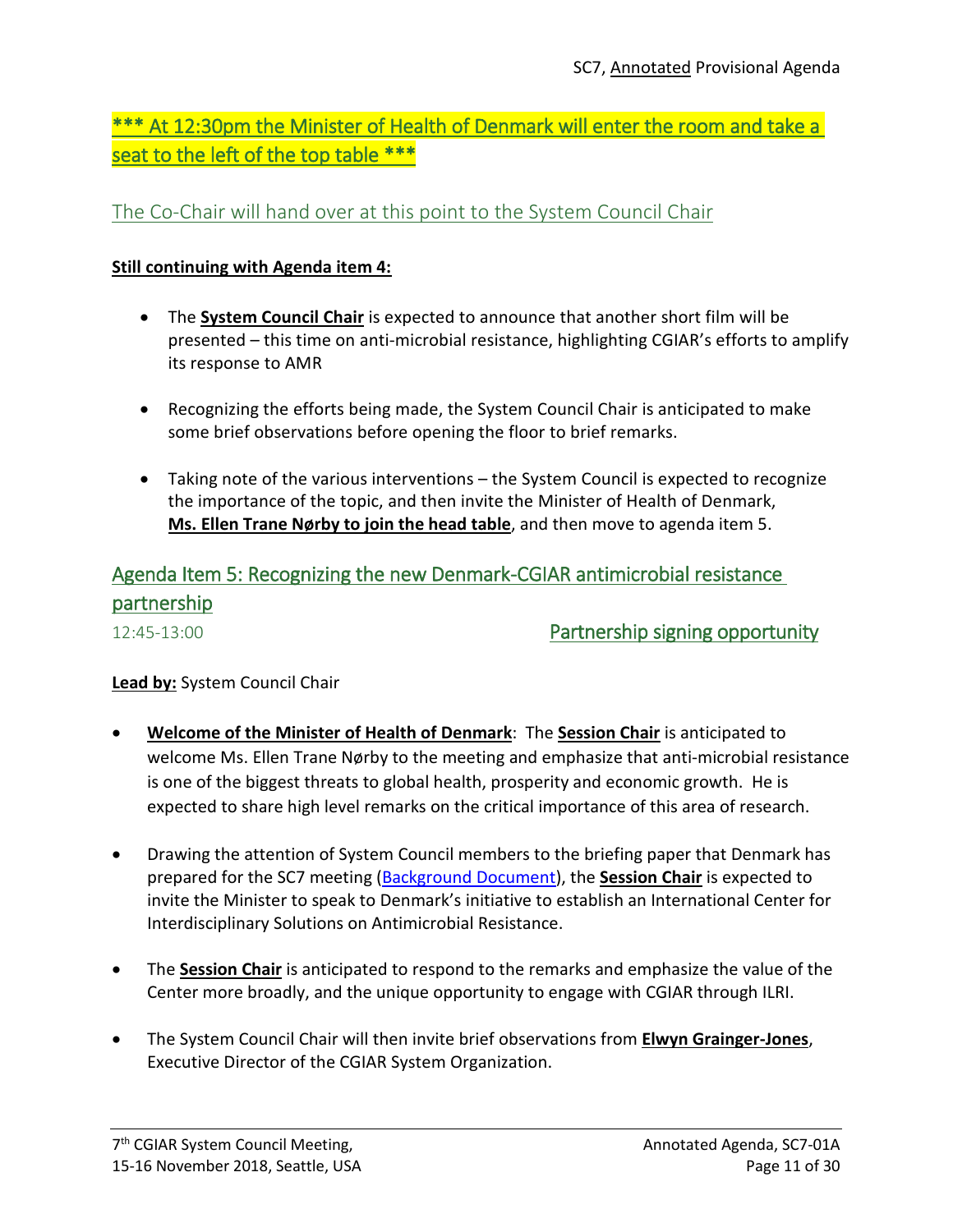• As the meeting adjourns for lunch, the **Minister and the Executive Director** will move to a designated space immediately outside the meeting hall to sign a Memorandum of Understanding between CGIAR and Denmark regarding anti-microbial resistance. Photos will be taken

13:00 – 14:00 LUNCH

# Agenda Item 6: Create Financial Sustainability and Growth in CGIAR

14:00-16:00 FOR ENDORSEMENT OF THE OVERALL STRATEGIC APPROACH

### **Lead by: System Council Chair**

### **Supporting document:**

[SC7-02\\_CGIAR Business Plan 2019-2021](https://www.cgiar.org/wp/wp-content/uploads/2018/11/SC7-02_CGIAR-System_BusinessPlan_2019-2021.pdf) – **Business Plan Action 2** *(Repeating document)* SC7-G – [2019-2021 Financing Plan](https://www.cgiar.org/wp/wp-content/uploads/2018/11/SC7%C2%ADG_-2019-2021-Financing-Plan.pdf) (Business Plan Companion document)

### **Agenda Item - Elements and process:**

The Session Chair is expected to introduce the session as focusing on Business Plan Action 2 on creating financial sustainability and growth in CGIAR and invite **the Executive Director** to frame this session. He is expected to note that the session will be taken in two parts – first, consideration of the proposed 2019-2021 Financing Plan for the system, and then inviting Funder news.

## **On Part A: The 2019-2021 Financing Plan** (1hr 40 mins)

- It is anticipated that the **Executive Director** will begin this session by providing some overall messages on the financial sustainability and growth in CGIAR during the past year.
- Drawing on meeting document SC7-G, the **Executive Director**, is then expected to turn to **Jamie Craig, the Director, Finance** of the CGIAR System Organization, to take Council members through the following key innovations underpinning the FinPlan:
	- 1. The FinPlan is presented as a **3-Year outlook** aimed at improving the predictability and stability of available funding. While the plan is presented on a 3-year basis, proposed allocations of W1 funds will be updated annually.
	- 2. **Growth fundraising targets** are built into the plan to **increase the volume** of funding available for CGIAR resulting in annual increases in planned disbursements to Centers.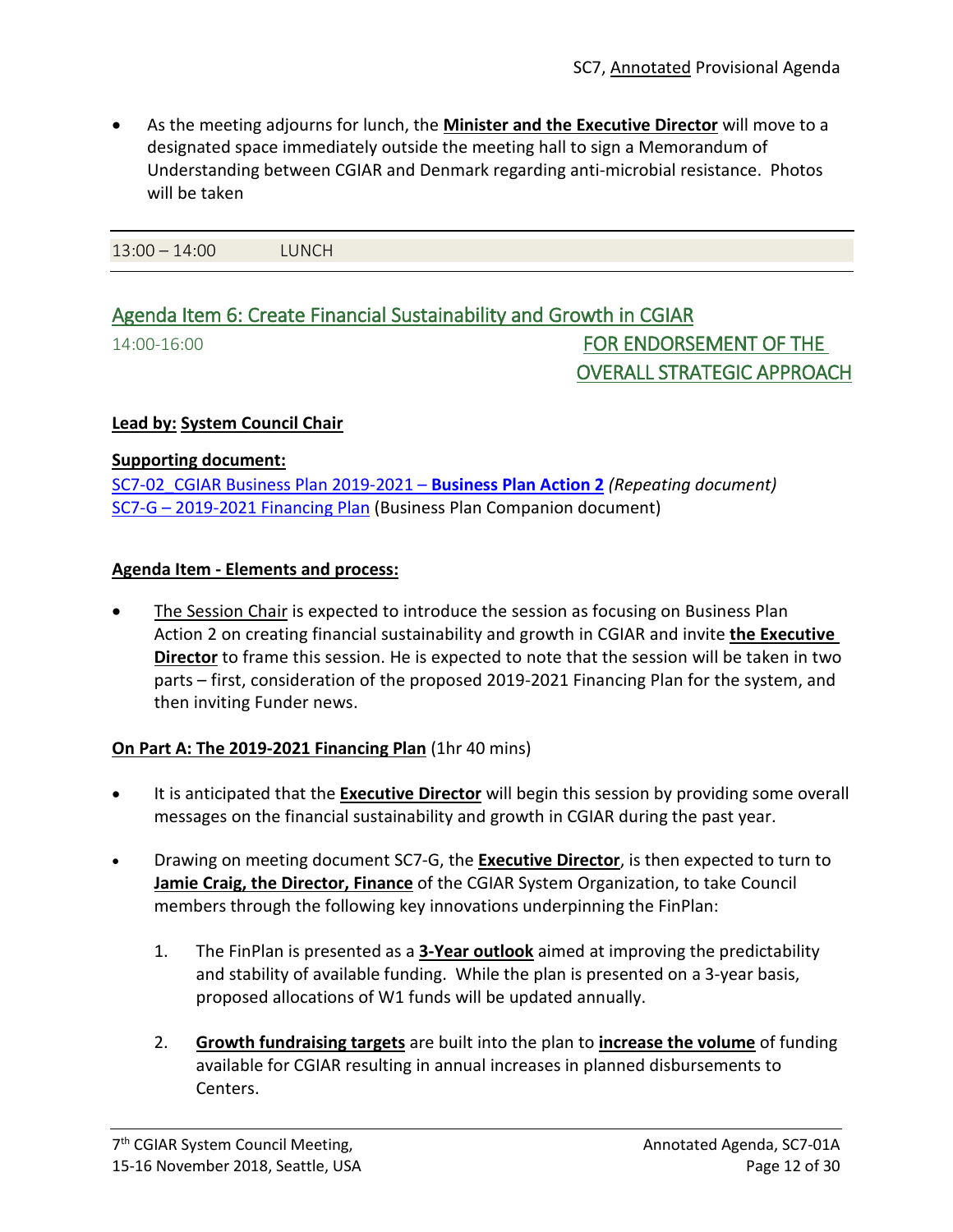- 3. In year 'linking' mechanisms between W1 and W2 eliminated to provide maximum **incentive for additional W2 funding**.
- 4. Mechanisms and **additional funding targets** proposed to support expansion of **research initiatives** (i.e. Climate Change, Crop Breeding, Biofortification, Antimicrobial resistance, Gender Equality in Research, and Response Preparedness) and new **Center Alliances**.
- 5. Re-purposing of current 'Balancing Fund' into a strategic **'W1 Liquidity and Stabilization Fund'**.
- Drawing on meeting document SC7-G [2019-2021 Financing Plan,](https://www.cgiar.org/wp/wp-content/uploads/2018/11/SC7%C2%ADG_-2019-2021-Financing-Plan.pdf) **the Director Finance** is expected to summarize the status of the current FinPlan, indicating that a **total of \$178.9M is projected to be received as new funding in 2018** which compares favorably to the 2018 Target of \$170M of new funding from the 2018 FinPlan. A key message that may be delivered from the paper is on the stability during the year with respect to achievement of funding against targets.
- **Demand for funding of the CGIAR Portfolio in each of 2019, 2020, and 2021 still exceeds the amount of funding planned for** with the difference representing the 'Stretch Fundraising Targets'
- The **Director, Finance** is anticipated to highlight that the projected Cost Share Percentage (CSP) generated by Window 1, Window 2, Window 3 and Bilateral funding in each of 2019, 2020, and 2021 is as follows:

| 2019 | \$17.6M |
|------|---------|
| 2020 | \$18.0M |
| 2021 | \$18.4M |

The CSP is available to fund System Entities<sup>3</sup>.

- It is noted that no decision System Entities 2019-2021 budget envelopes are requested at this time. Rather, that question will be put to the System Council in the decision session (Agenda item 14), after consideration of matters raised during Agenda item 10 (Align high-quality independent advisory services).
- The Session Chair is then expected to take questions and observations from the floor, turning to the Executive Director and/or the Director, Finance to respond as appropriate.

<span id="page-12-0"></span><sup>&</sup>lt;sup>3</sup> System Entities during 2019-2021 will include: System Council, Evaluation & Advisory Services (ISDC, Evaluations, SPIA, and Shared Secretariat), System Management Board, System Management Office, Trustee Costs for CGIAR Trust Fund, Internal Audit Function, CGIAR System Internal Audit Support Service, General Assembly of Centers, CGIAR System Partnership Forum.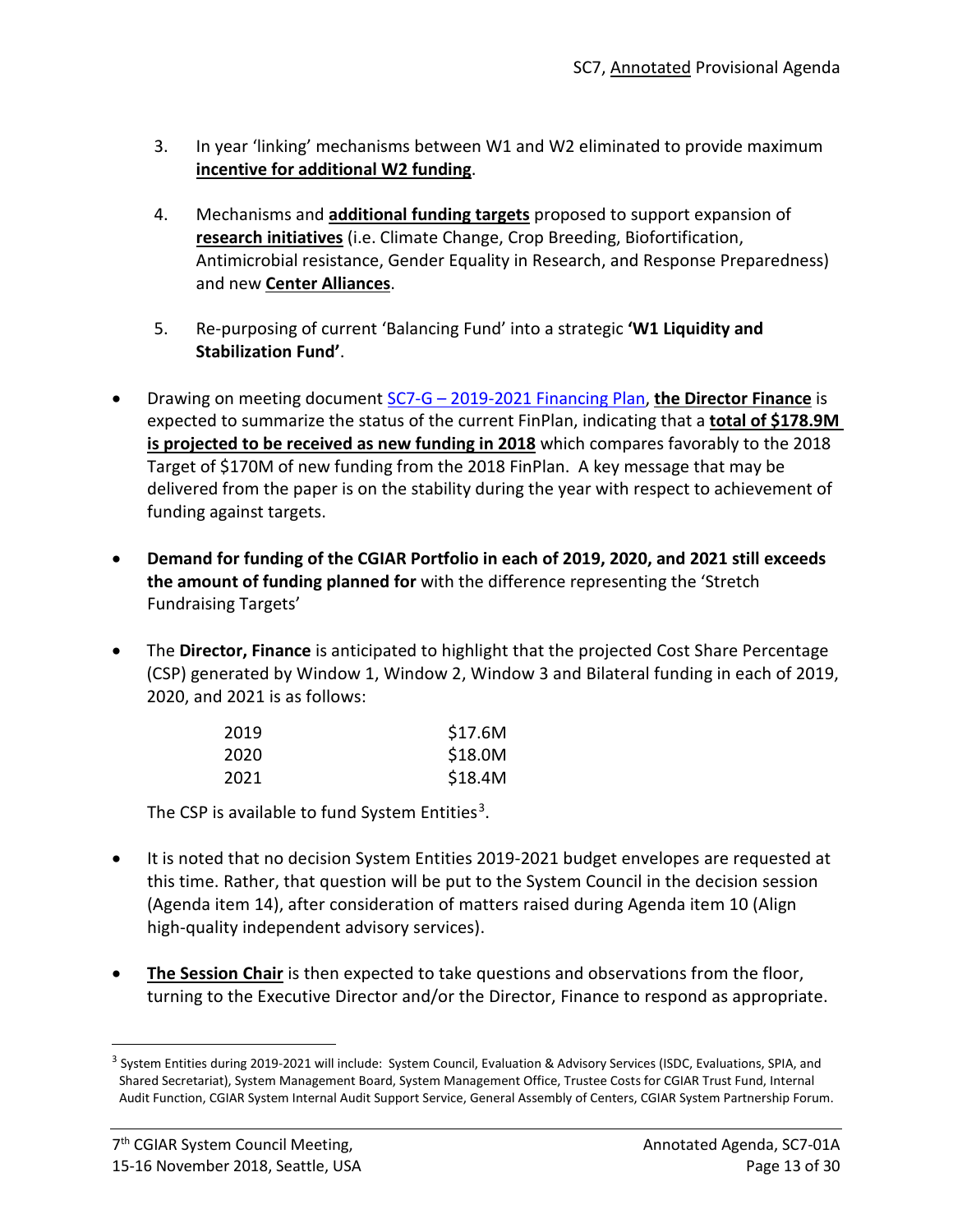## **On Part B: Funders' insights on their future funding** (20 mins)

• The **Session Chair** is expected to introduce this part of the agenda item as an opportunity for Funders to share news and updates on funding.

## **\*\* Summary of actions requested on Agenda item 6:**

The System Council is invited to:

- a. Consider, and if thought appropriate **agree** that the Common Bean flagship is eligible for a maximum of US\$16,500 per year of W1/2 funding during 2019-2021 period based upon the proposal as presented and note that the flagship may receive additional W2 funding subject to a further decision of the System Council.
- b. Provide **strategic input and guidance** on the 2019-2021 FinPlan before subsequent finalization by the System Management Board at its  $12<sup>th</sup>$  meeting (13 December 2018), followed by circulation to the System Council for electronic endorsement

16:00 – 16:30 BREAK

## Agenda Item 7: Other Business Plan Actions to consider

16:30-17:30 FOR ENDORSEMENT OF THE OVERALL STRATEGIC APPROACH

- a. Action 3: Strengthen program performance management
- b. **Action 4:** Improve people management

## **Lead by: System Council Co-Chair**

### **Supporting documents:**

[SC7-02\\_CGIAR Business Plan 2019-2021](https://www.cgiar.org/wp/wp-content/uploads/2018/11/SC7-02_CGIAR-System_BusinessPlan_2019-2021.pdf) for both actions *(Repeating document)* SC7-H – [Program Performance Management Standards](https://www.cgiar.org/wp/wp-content/uploads/2018/10/SC7-H_Program-Performance-Management-Standards.pdf) *(Companion document)*

## **Agenda Item - Elements and process taking each of the Actions in turn:**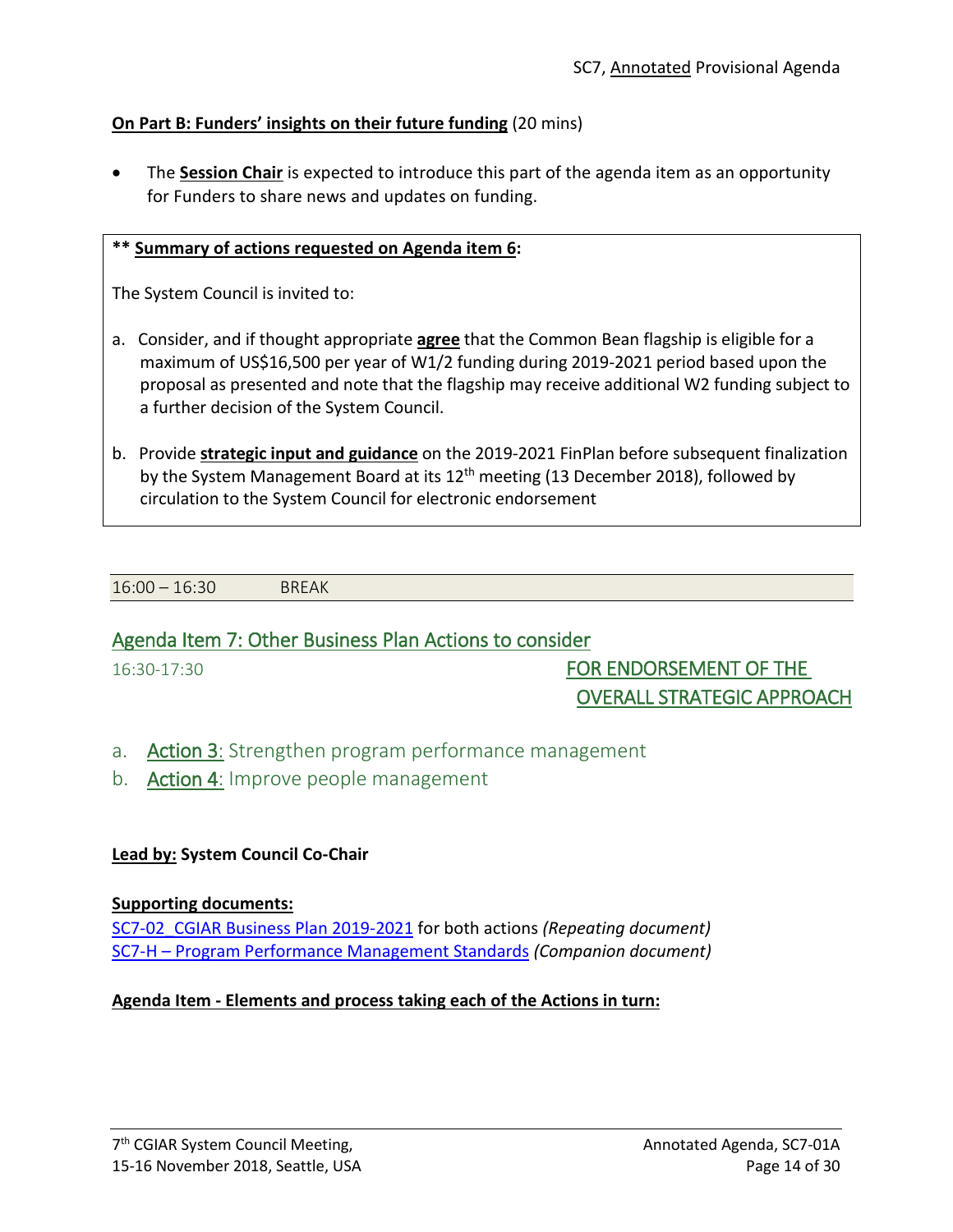## Action 3: Strengthening program performance management (16:30 – 17:00)

- The **Session Chair** is expected to frame the session by emphasizing that for CGIAR's Funders, ensuring a robust program performance management system is a fundamental element for the CGIAR System. He is expected to recognize that since delivery of the Results Based Management evaluation in October 2017, significant focus has been placed by the System on implementing necessary elements of an appropriate performance management framework.
- Specifically, may recall decisions and guidance of the System Council at past meetings, including:
	- o At SC5 in Cali, Colombia in November 2017, **endorsement of 9 common results indicators** and **the concept of an annual CGIAR Performance Report** (as since delivered and showcased at the opening of this meeting)
	- $\circ$  At SC6 in Berlin, Germany in May 2018, a strong signal to the System that the draft '12-Point Program Performance Management Framework' would be an important element to take forward as a key element of the 2019-2021 CGIAR Business Plan that is currently before the Council
- The **Session Chair** is then anticipated to highlight that the Business Plan document does include an enhanced 12-point Program Performance Framework (at Action 3.1 of the Business Plan), with the proposal that this plan be formally endorsed as part of the plan.
- The **Session Chair** is then expected to turn to **Elwyn Grainger-Jones** to speak to the new element of the 12-point plan on which System Council strategic inputs and endorsement is sought at this meeting – **the first cycle of CGIAR Program Performance Standards** (Action 3.1 of the Business Plan, as supported by companion document SC7-H, refer above).
- The **Session Chair** is then anticipated to call on the **SIMEC Chair, Michel Bernhardt**, to share reflections of the SIMEC group from its earlier consideration of the first cycle of program performance standards.
- Taking note of those earlier conversations, it is anticipated that the SIMEC Chair will confirm that the System Council is being invited to consider, and if thought appropriate **agree:**
	- a. **The proposed 2019-2021 CGIAR Program Performance Standards** set out in the Companion Paper, to inform the further development of the assessment levels/stages ('rubrics') that will apply to each of the standards, which rubrics are proposed to be submitted for approval to the System Management Board at its 12th meeting (13 December 2018); and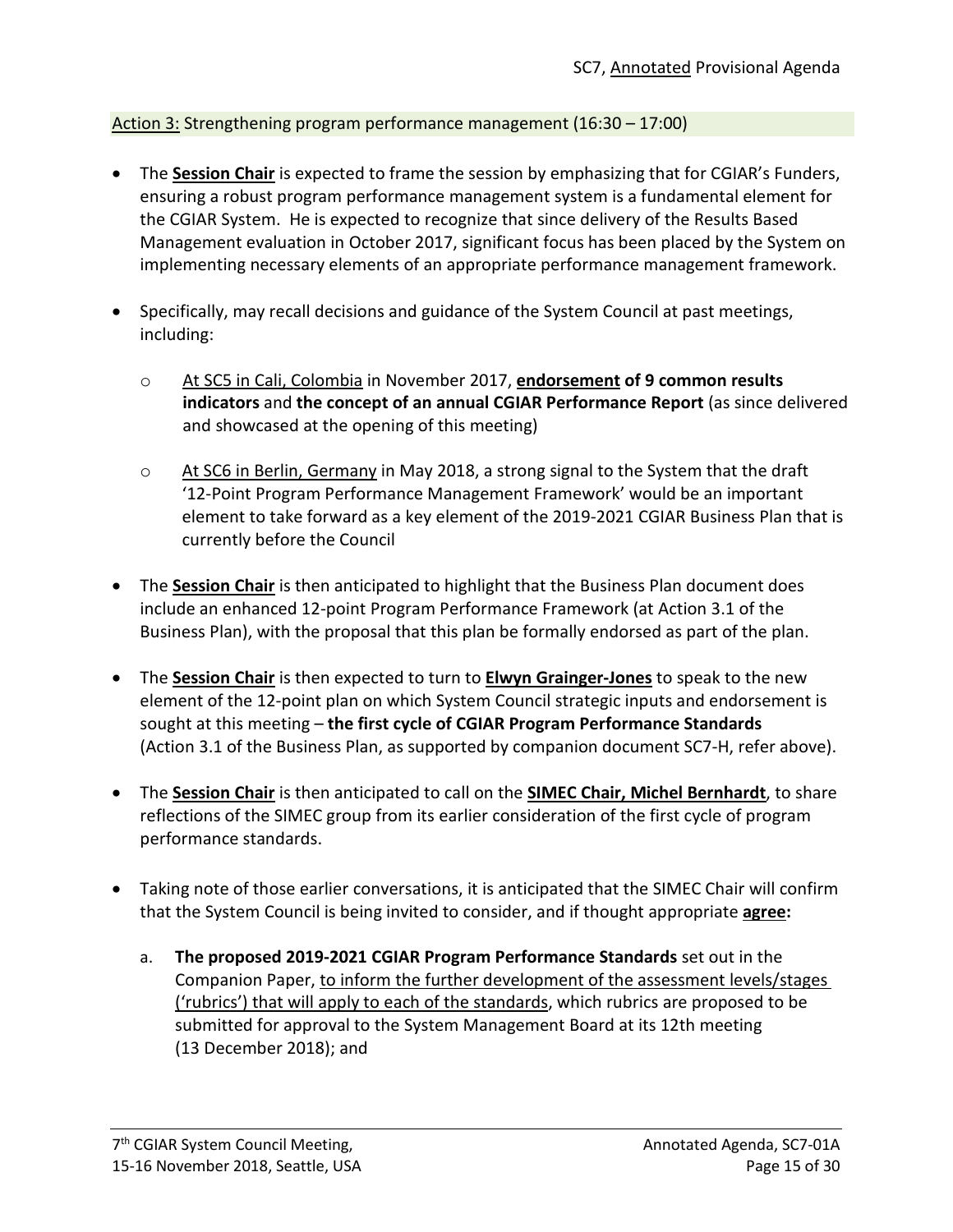- b. Based on the recommendation of SIMEC, **that the evaluation senior specialist in the new CGIAR Advisory Services Shared Secretariat is the responsible officer for undertaking the periodic independent assessment of whether programs met the standards**, working across other advisory bodies as required to obtain expert data.
- The **Session Chair** is then expected to open the session to high-level inputs on the action item and bring the inputs to a synthesis.

## Action 4: Improve people management (17:00-17:30)

- The **Session Chair** is expected to frame this part of the session by recalling that preliminary ideas on this action item were discussed at the May 2018 System Council meeting, with a call to the Centers to further expand this section of the business plan, to address immediate issues as well as longer term challenges.<sup>[4](#page-15-0)</sup>
- It is anticipated that **Elwyn Grainger-Jones** will then be invited to take the Council briefly through the 3 pillars of the people management Action of the Business Plan, namely:
	- o Developing a people management strategy
	- o Reinforcing and strengthening CGIAR's shared ethical frameworks
	- o Designing and implementing a gender, diversity and inclusion framework
- Recognizing that System Council participants will have had the opportunity to review the initiatives set out in Action 4 of the Business Plan that have been further elaborated since the May 2018 System Council meeting, it is anticipated that the Executive Director's observations will focus on the following three themes:
	- $\circ$  The energy that has been generated across the System in preparing the business plan with the Centers' Human Resources Community of Practice excited about the opportunities before the System to better articulate how it attracts, retains and promotes talent
	- o The deep commitment of Center Board of Trustees Chairs to be stewards of the respective actions in a coordinated way to have one cross-System policy position, supported by implementation approaches that recognize the very difficult cultural settings in which CGIAR centers operate
	- $\circ$  The System Management Board's recognition that additional capacity to deliver on best-practice gender, diversity and inclusion framework for staff is required, and will be required, such that for the initial 2 years, a senior role will be included to champion

<span id="page-15-0"></span> $4$  Paragraph 71 of the System Council's  $6<sup>th</sup>$  meeting summary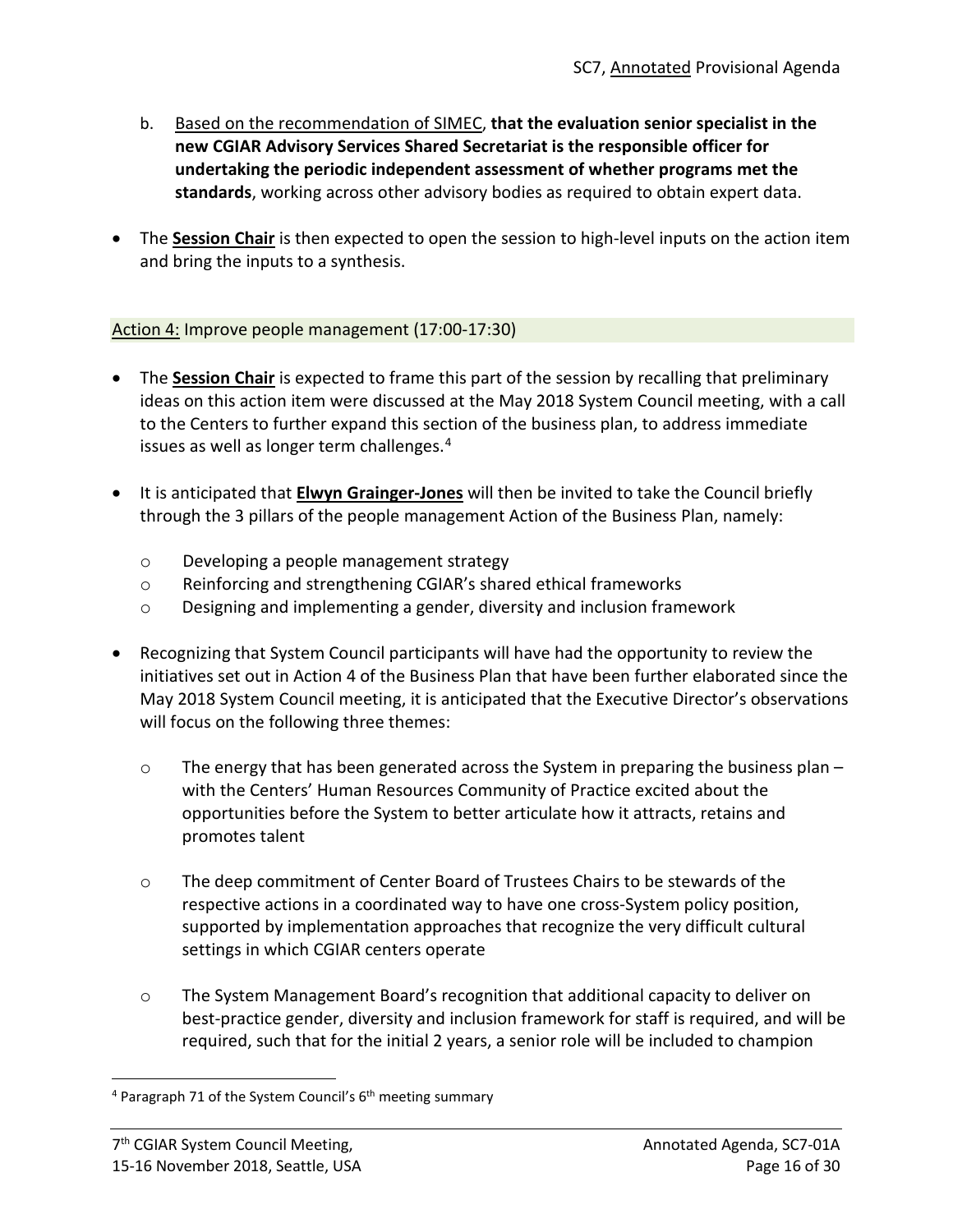delivery of the framework, with possible additional capacity needs within Centers being identified during the scoping work.

• The **Session Chair** is then expected to turn to System Council colleagues to seek views with a view to the Council expressing support for the overall strategic approach.

### **\*\* Summary of action requested on Agenda item 7**

- **a. On the program performance standards for 2019-2021**, the System Council is invited approve the proposed program performance standards for the 2019-2021 reporting period, as set out in companion document SC7-H.
- **b. On Action 4 of the business plan – Improving People Management**: the System Council is invited to endorse the overall strategic approach.

17:30 Close of day 1

17:30-18:00 Optional Tour of the Bill & Melinda Gates Foundation Discovery Center

18:00- 20:00 Reception (Discovery Center)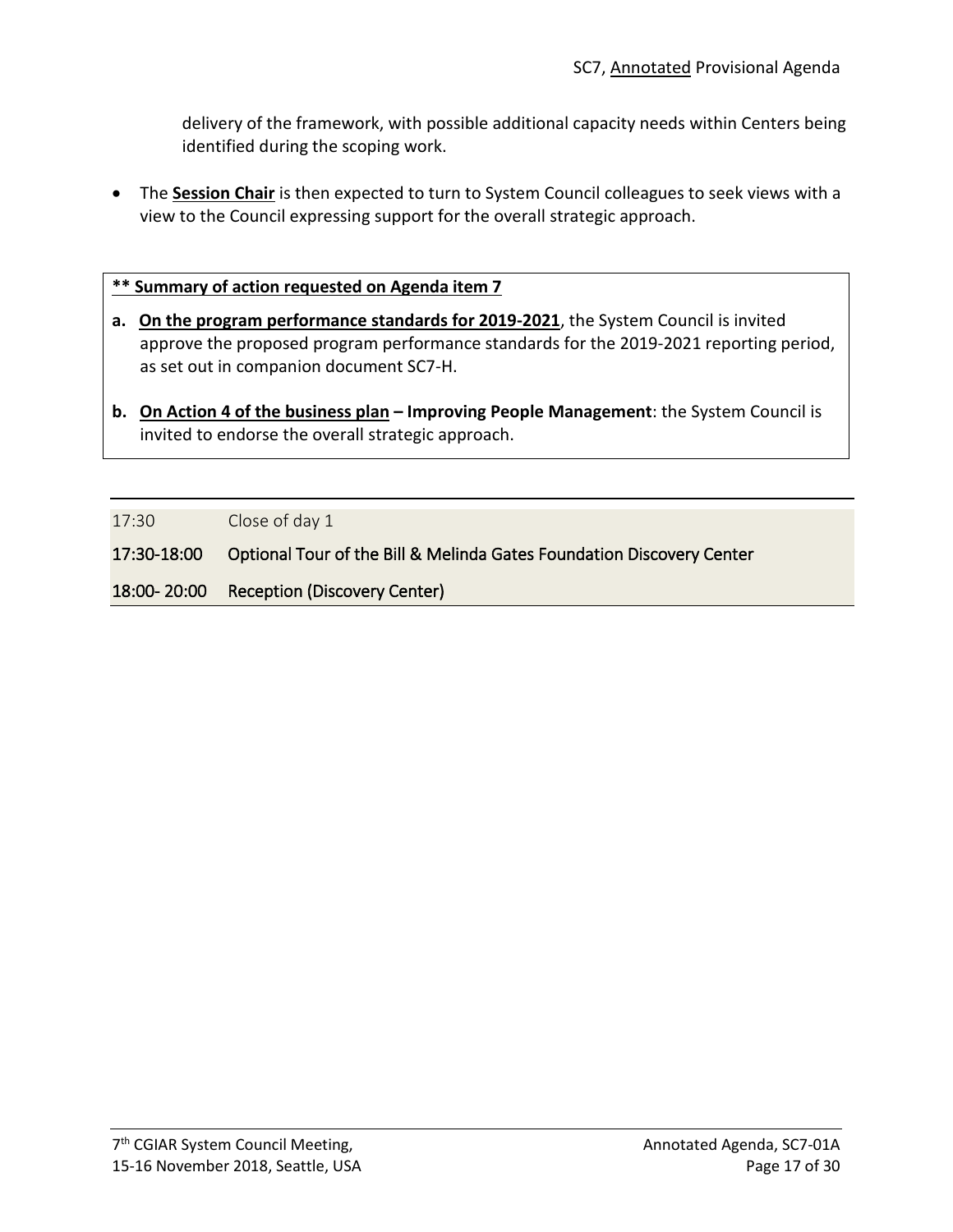# DAY 2: Friday 16 November 2018 (09:35-18:00)

*\*\* Requested arrival into the meeting room by not later than 9:20am \*\**

# 09:35 – 09:50: 'Fireside discussion' with Mr. Bill Gates, Co-Chair and Trustee, Bill & Melinda Gates Foundation

09:50 -10:20 BREAK (and room re-configuration)

## Agenda Item 8: Pursue new cross-Center alliances  $10.20 - 11.00$

# FOR ENDORSEMENT OF THE OVERALL STRATEGIC APPROACH

## **Led by: System Council Chair**

## **Supporting document(s)**:

[SC7-02\\_CGIAR Business Plan 2019-2021](https://www.cgiar.org/wp/wp-content/uploads/2018/11/SC7-02_CGIAR-System_BusinessPlan_2019-2021.pdf) – Action 5 *(Repeating document)*

Business Plan Companion documents:

- SC7-J [Special funding initiative on Center Alliances](https://www.cgiar.org/wp/wp-content/uploads/2018/10/SC7-J_Special-funding-initiative-Center-Alliances.pdf)
- SC7-K [Developing an action plan on shared services](https://www.cgiar.org/wp/wp-content/uploads/2018/11/SC7-K_Shared-Services.pdf)

## **Agenda Item - Elements and process:**

- As framing, it is anticipated that the **System Council Chair** will recall his observations from the Council's May 2018 Berlin meeting that there are two trends occurring globally, whereby **on the one hand** there is the growing need to re-think globalization and the role of the global aid architecture, with multilateralism being challenged, **and on the other hand**  there being an increasing understanding that the challenges we face globally need to be solved collectively.
- The System Council Chair may also recall the observations of the SMB Chair from the Berlin meeting that there are major new challenges coming to agriculture which will require adjustment and modernization of CGIAR, including by reducing fragmentation, simplifying, increasing coherence, and focusing more sharply.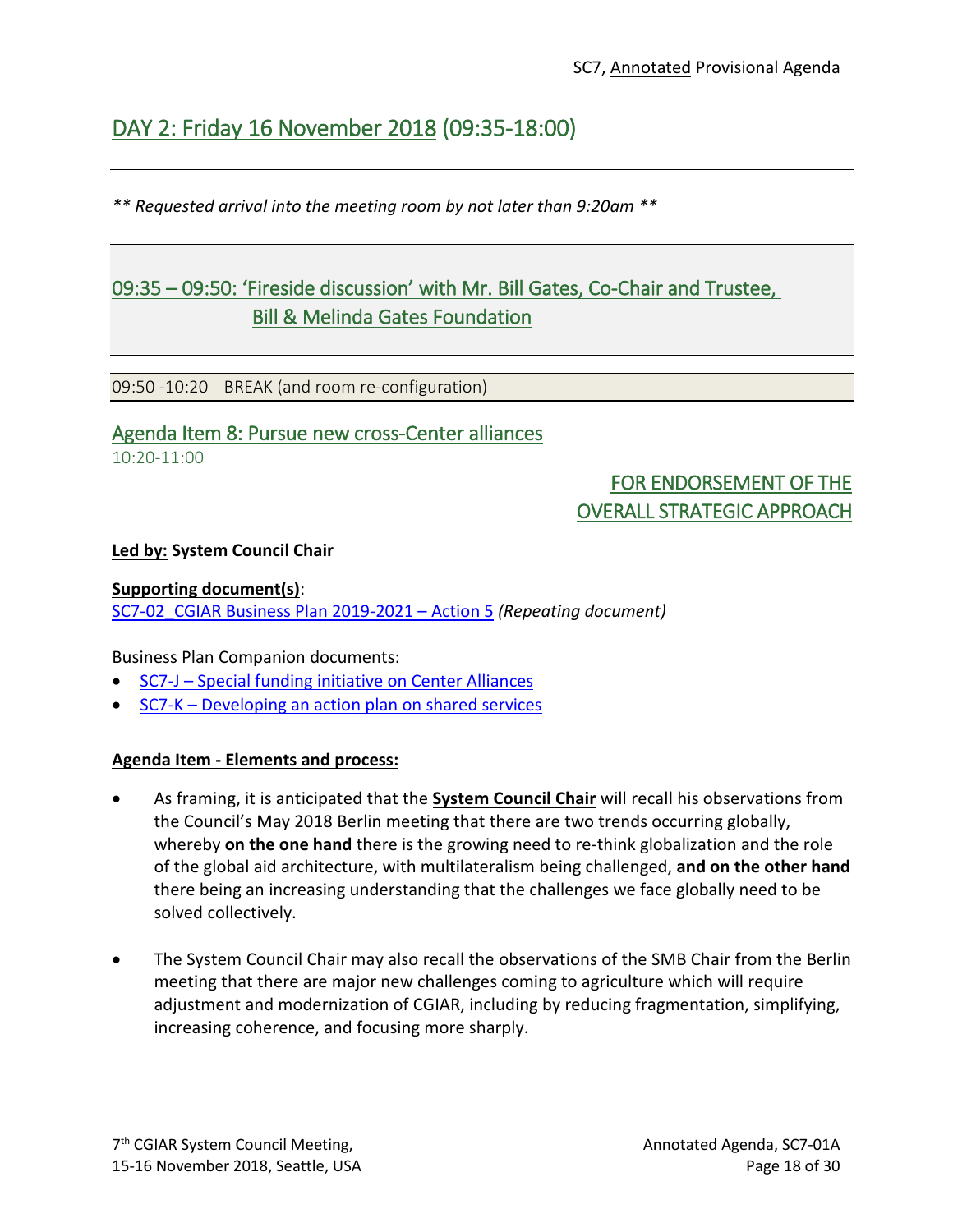- Highlighting both the inherent complexity involved in such discussions, but also the broad opportunities that arise, the **System Council Chair** is anticipated to invite the **System Management Board Chair** to share some high-level messages on the strategic and operational opportunities for greater collaborations across Centers as an introduction into:
	- o **A video message** from **Ann Tutwiler** Director General, Bioversity regarding the CIAT/Bioversity well-advanced alliance conversations
	- o **Remarks from the floor** from **Matthew Morell**, Director General of IRRI, to share highlights from the AfricaRice-IRRI joint activities
- A brief round of reflections/comments/questions may be taken now from the floor or held until all presentations are delivered.
- The **System Council Chair** is then expected to invite the **Executive Director** to frame the Special Funding Initiative on Center Alliances
- The **System Council Chair** is expected to invite comments to frame the action plan on shared services from **Matthew Morell**, in his capacity as a member of the Centers' Working Group of identifying opportunities to identify opportunities for closer collaboration.
- It is anticipated that the System Council Chair will thank the contributors for the briefings and moderate any questions and discussion with Council members.

## *\*\** **Summary of actions requested on Agenda item 8:**

The System Council is invited to **provide strategic input and guidance** on:

- a. the inclusion of the action 'Pursue new cross-Center alliances' in the 2019-2021 Business Plan prior to finalization by the System Management Board; and
- b. the concepts identified in the paper on the exploration of priority shared services between Centers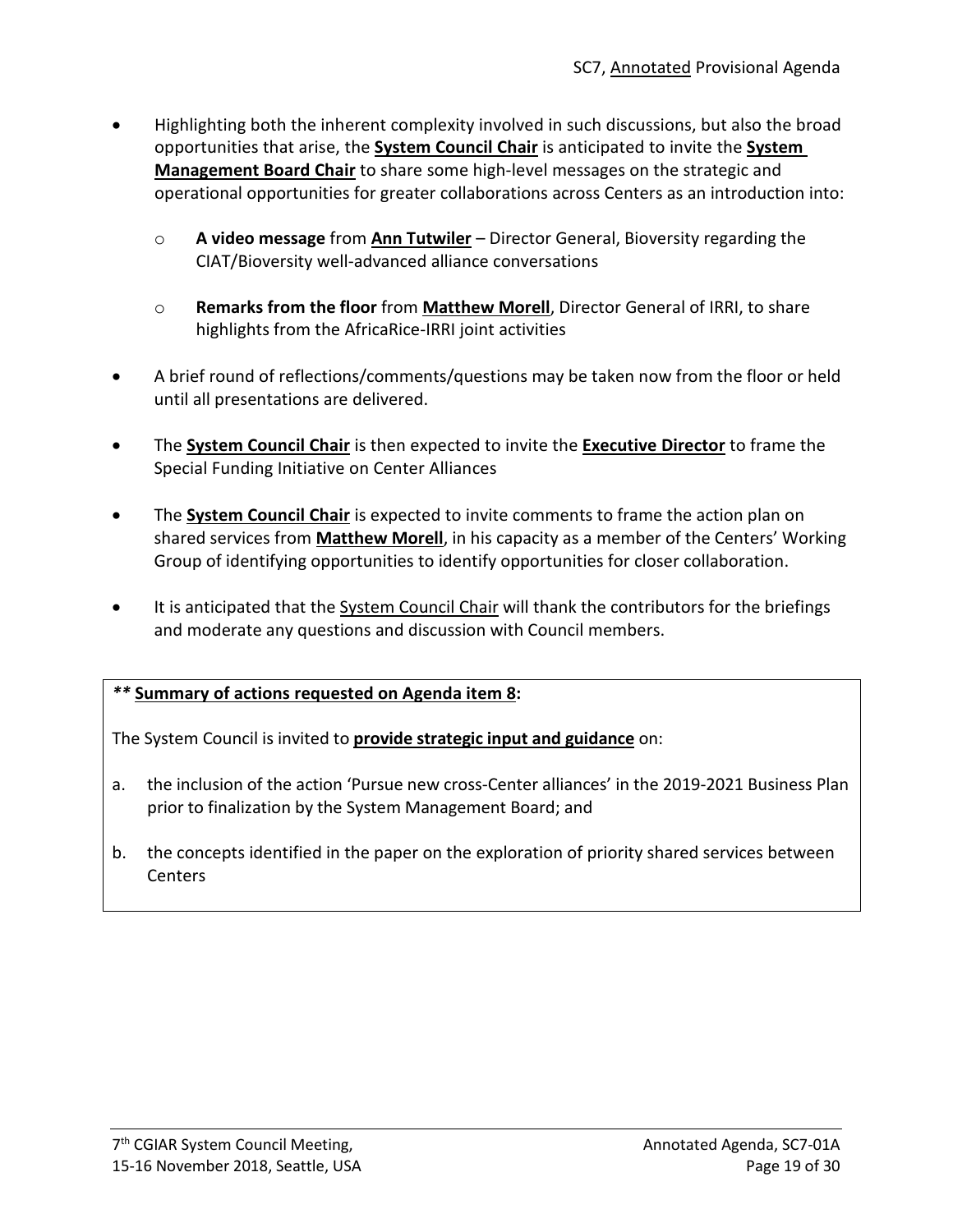## Agenda Item 9: Other Business Plan Actions to consider

## 11:00-11:40 **FOR ENDORSEMENT OF THE** OVERALL STRATEGIC APPROACH

- a. Action 6: Enhance collaboration with delivery partners
- b. **Action 7:** Align and enhance assurance systems

## **Led by: System Council Co-Chair**

**Supporting document(s)**: [SC7-02\\_CGIAR Business Plan 2019-2021](https://www.cgiar.org/wp/wp-content/uploads/2018/11/SC7-02_CGIAR-System_BusinessPlan_2019-2021.pdf) *(Repeating document)*

Business Plan Companion documents:

- SC7-L [Country Collaboration](https://www.cgiar.org/wp/wp-content/uploads/2018/10/SC7-L_CGIAR-Country-Collaboration.pdf)
- SC7-M [Deepen Private Sector collaboration](https://www.cgiar.org/wp/wp-content/uploads/2018/10/SC7-M_Private-Sector-Collaboration.pdf)
- SC7-N [Assurance](https://www.cgiar.org/wp/wp-content/uploads/2018/10/SC7-N_Assurance.pdf)

## **Agenda Item - Elements and process**

The **Session Chair** is expected to frame the session in two parts:

- Part 1 emphasizing the importance of CGIAR efforts to ensure impact at scale, via strategies set out in Companion documents **SC7-L, on CGIAR Country Collaboration**, and **SC7-M, on Deepening Private Sector Collaboration**; and
- Part 2 on aligning and enhancing assurance systems, set out in **Companion document SC7-N**, to ensure that the System can continue to improve its assurance activities to ensure that opportunities and risks are effectively identified and managed, where overlaps and/or gaps may exist, and where collaboration can be enhanced.

Part 1 – Business Plan Action 6: Enhance collaboration with delivery partners (11:00 – 11:20)

• The **Session Chair** is expected to make particular note to the importance of partnerships with national programs, and national research institutions, and invite **Matthew Morell**, **the 2018 Convener of the Center Directors General** to introduce the efforts already in progress and at various stages of maturity.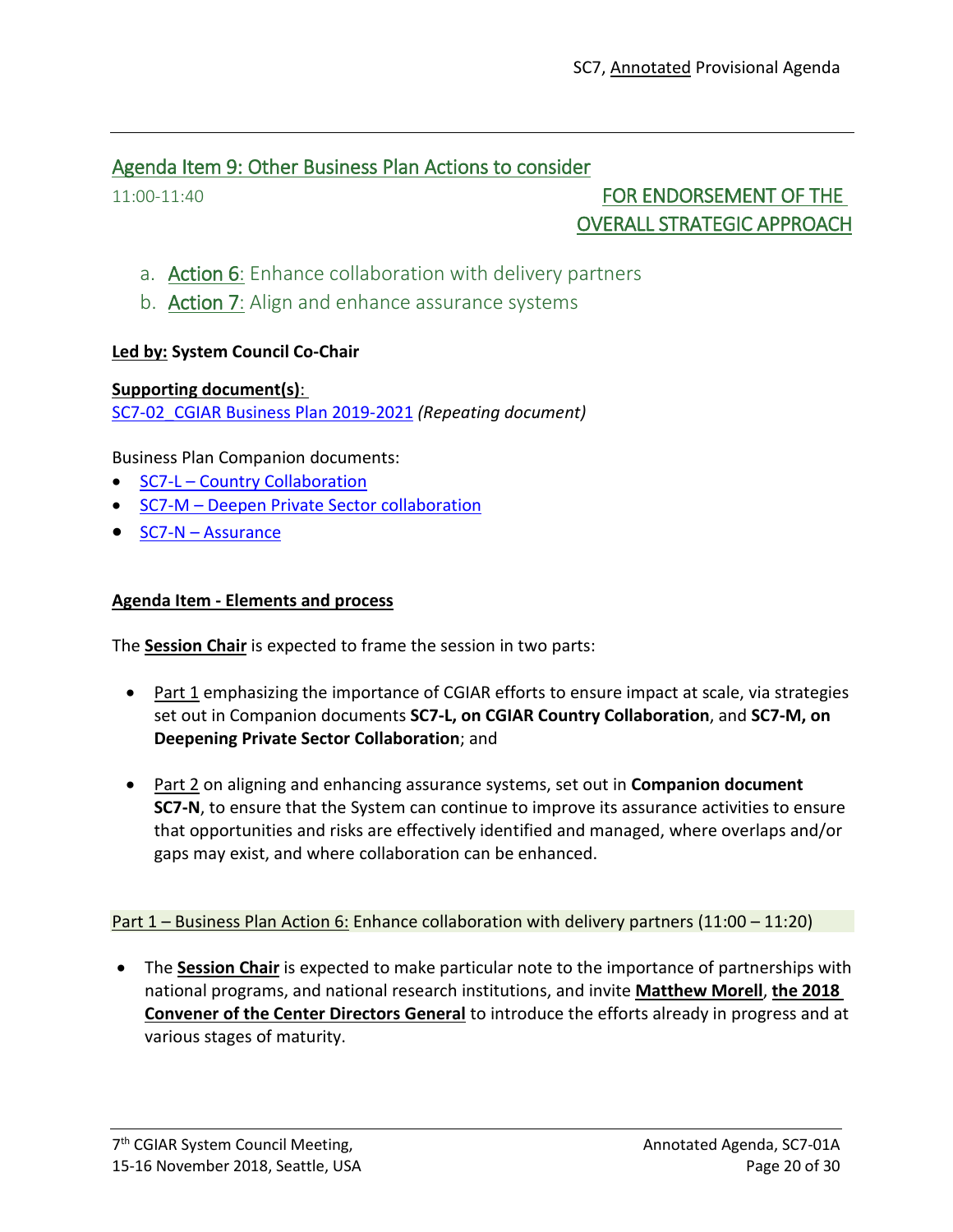- It is then expected that the **Chair of the System Management Board** will be invited to speak to the action plan to drive forward an action plan to generate social and economic value from investor and industry collaborations as well as embedding CGIAR research within market value chains.
- The Executive Director of the CGIAR System Organization is also expected to set out additional interconnected elements of Business Plan Action 6, on establish new Multilateral Development Bank cooperation platforms and setting up a CGIAR Rome hub.
- The **Session Chair** is expected to invite strategic reflections from the Council to guide the ongoing work on the strategies and action plans set out.

## Part 2 – Business Plan Action 7: Align and enhance assurance systems (11:20 – 11:40)

- The **Session Chair** is anticipated to frame this session by noting the System Council's strong support for this part of the Business Plan at its  $6<sup>th</sup>$  meeting in Berlin, with the companion document setting out specific planned actions over the 2019-2021 implementation period.
- Taking note of that support, it is expected that the **Session Chair** will invite System Council colleagues to provide any further strategic reflections on this section of the business plan, with the **Executive Director** being available to respond to any questions arising.
- It is then anticipated that a presentation will be made to the System Council to provide an overall status update on financial irregularities that have been reported to the System Organization during the 2018 calendar year, actions taken to strengthen systems as a result, and how the System will in future move towards increased transparency and accountability on regard to such topics.
- It is expected that a round of questions on the presentation will be responded to, with the invitation that very specific questions on any specific matter be collated and responded to after the meeting through an in-confidence communication to Funders (if required).

**\*\* Summary of actions requested on Agenda item 9:** On the Business Plan sections, the System Council is invited to consider endorsing the overall strategic approach.

**On the accompanying companion documents to this agenda item**, the System Council is invited to provide **strategic input and guidance**, noting that the System Management Board will discuss and approve relevant implementation actions at its  $12<sup>th</sup>$  meeting in December 2018.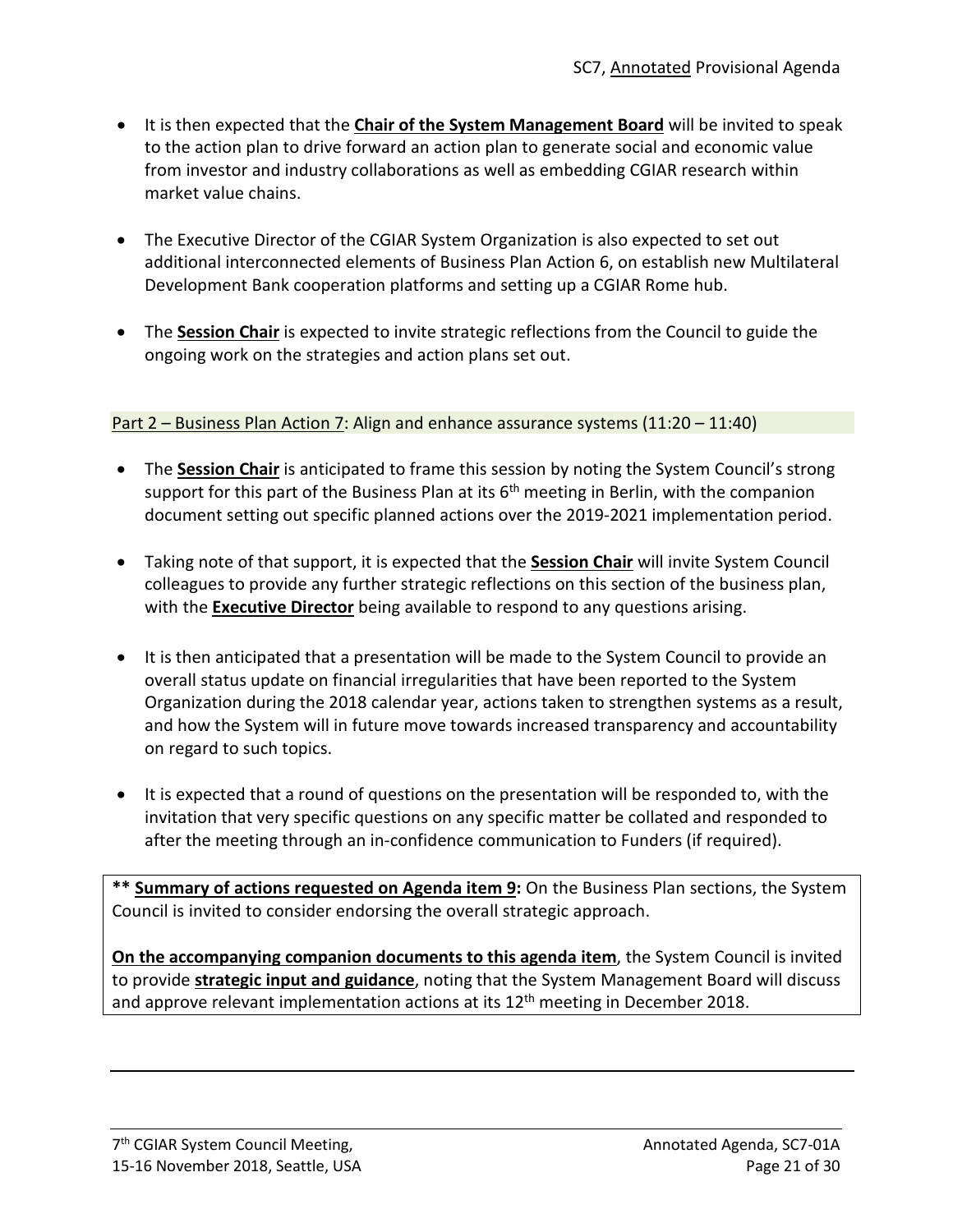## Agenda Item 10: Align high-quality independent advisory services into System-level decision-making. Business Plan Action 8

11:40-13:00 (80 minutes) FOR ENDORSEMENT OF THE OVERALL STRATEGIC APPROACH

### **Led by: System Council Chair**

#### **Supporting document(s):**

[SC7-02\\_CGIAR Business Plan 2019-2021](https://www.cgiar.org/wp/wp-content/uploads/2018/11/SC7-02_CGIAR-System_BusinessPlan_2019-2021.pdf) – Action 8 *(Repeating document)* SC7-04 – [SC IP Group](https://www.cgiar.org/wp/wp-content/uploads/2018/10/SC7-04-SCIP-Group.pdf) SC7-05 – [Evaluations Review](https://www.cgiar.org/wp/wp-content/uploads/2018/11/SC7-05_Evaluations-Review.pdf) SC7-P – [2019-2021 Advisory Bodies Work Plans and Budget](https://www.cgiar.org/wp/wp-content/uploads/2018/11/SC7-P_AdvisoryBodies_2019-2021_Wplans-Budgets.pdf) (companion document)

- **The Session Chair is anticipated to outline that the session involves four parts – each of optimally 20 minutes in duration,** as supported by the work of the System Council's Strategic, Impact, Monitoring and Evaluation Committee ('SIMEC'):
	- o **Part A** Seeking System Council strategic inputs on advisory services priority actions for 2019-2021
	- o **Part B** Better linking the work of the System Council's Intellectual Property Group into System Council discussions
	- o **Part C** Revisiting past evaluations for System Council strategic direction and oversight
	- o **Part D** Tabling a 'Draft 0' approach to forming CGIAR's Independent Science for Development Council
- Thanking the **Chairs of ISPC and SPIA and the Head, IEA** for the work, support and overall guidance that they have respectively provided to the System of past years, the **System Council Chair** is then expected to take each of the matters in turn:

**Part A -** Seeking System Council strategic inputs on advisory services priority actions for 2019- 2021

• The **Session Chair** is expected to recall that the System Council approved electronically, on 4 October 2018, terms of reference for two independent external advisory bodies: the new **'Independent Science for Development Council' (ISDC)** and the continuing '**Standing Panel on Impact Assessment' (SPIA)**, as well as a the terms of reference for a new **Advisory Services Shared Secretariat** to support to both bodies, and to steward the delivery of external independent evaluations and reviews commissioned by the System Council.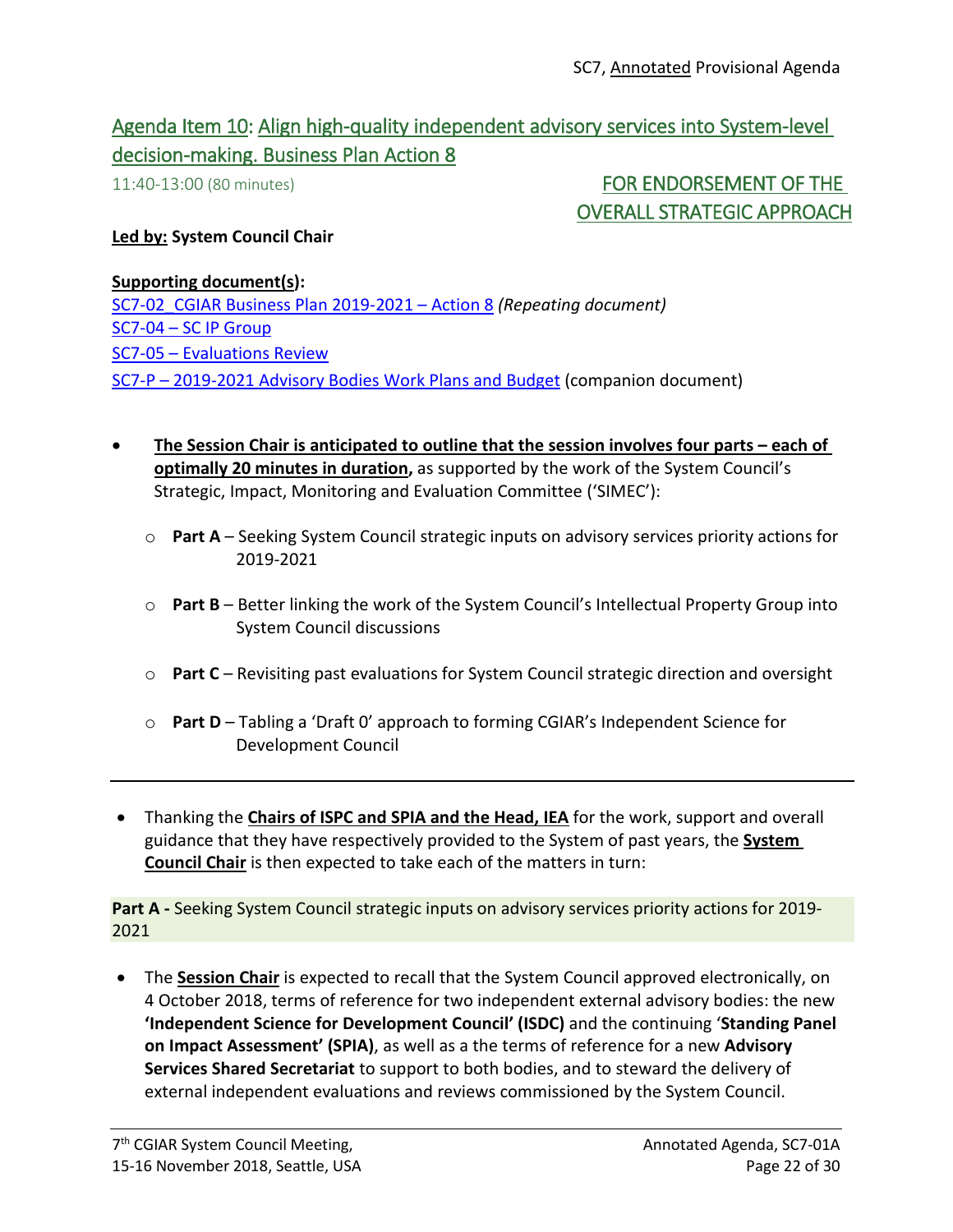- It is anticipated that the **Chair of the Council's Strategic Impact, Monitoring and Evaluation Committee ('SIMEC'), Michel Bernhardt**, will share reflections from SIMEC's deliberations, including at their Monday 12 November meeting on proposed priorities and workplans for those bodies for the 2019-2021 period. These reflections may include:
	- o Recognition that **2019 will be a year of flexibility**, to give the opportunity for the Shared Secretariat to be formed
	- o That the new Head of the Shared Secretariat is expected to be in post form March 2019, and that that role will be pivotal in **bringing together the three workstreams** and **continue a focus to find efficiencies** in these arrangements
	- o By the November 2019 System Council meeting, **more detailed workplans for the 2020- 2021 period** would be brought for approval
	- $\circ$  Taking note of the overall budget request for the System Council's advisory bodies and its supporting secretariat **relative to the projected 'Cost Sharing Percentage' to be collected in 2019-2021** (as discussed during the 2019-2021 FinPlan session under agenda item 6)**,** whether there is specific guidance from the Council on how the proposed workplan and budget for the Standing Panel on Impact Assessment could be financed.
- It is anticipated that the **Session Chair** will invite System Council members to share reflections on the materials presented from SIMEC discussions, **before calling on representatives of the ISPC, SPIA and IEA** to respond to any questions that may arise during the session.
- The **Session Chair** is then anticipated to summarize the main messages heard from System Council members, taking note that:
	- o the consensus position on the overall scope of the 2019-2021 budgets for the advisory bodies will inform a decision later during the meeting on the budget envelopes for CGIAR System entities for the 2019-2021 period, subject to annual review and possible further decisions of the System Council; and
	- $\circ$  that the decision session (agenda item 14) also includes a proposal, as recommended by SIMEC, to put in place certain transition arrangements for the ISPC to the Independent Science for Development Council and the transition arrangements from the IEA to evaluations becoming a mandate of the Shared Secretariat in early 2019.

## \*\* **Anticipated outcome on Part A of this session:**

The System Council is expected to provide strategic direction for the work of the advisory bodies and its supporting shared secretariat for 2019-2021.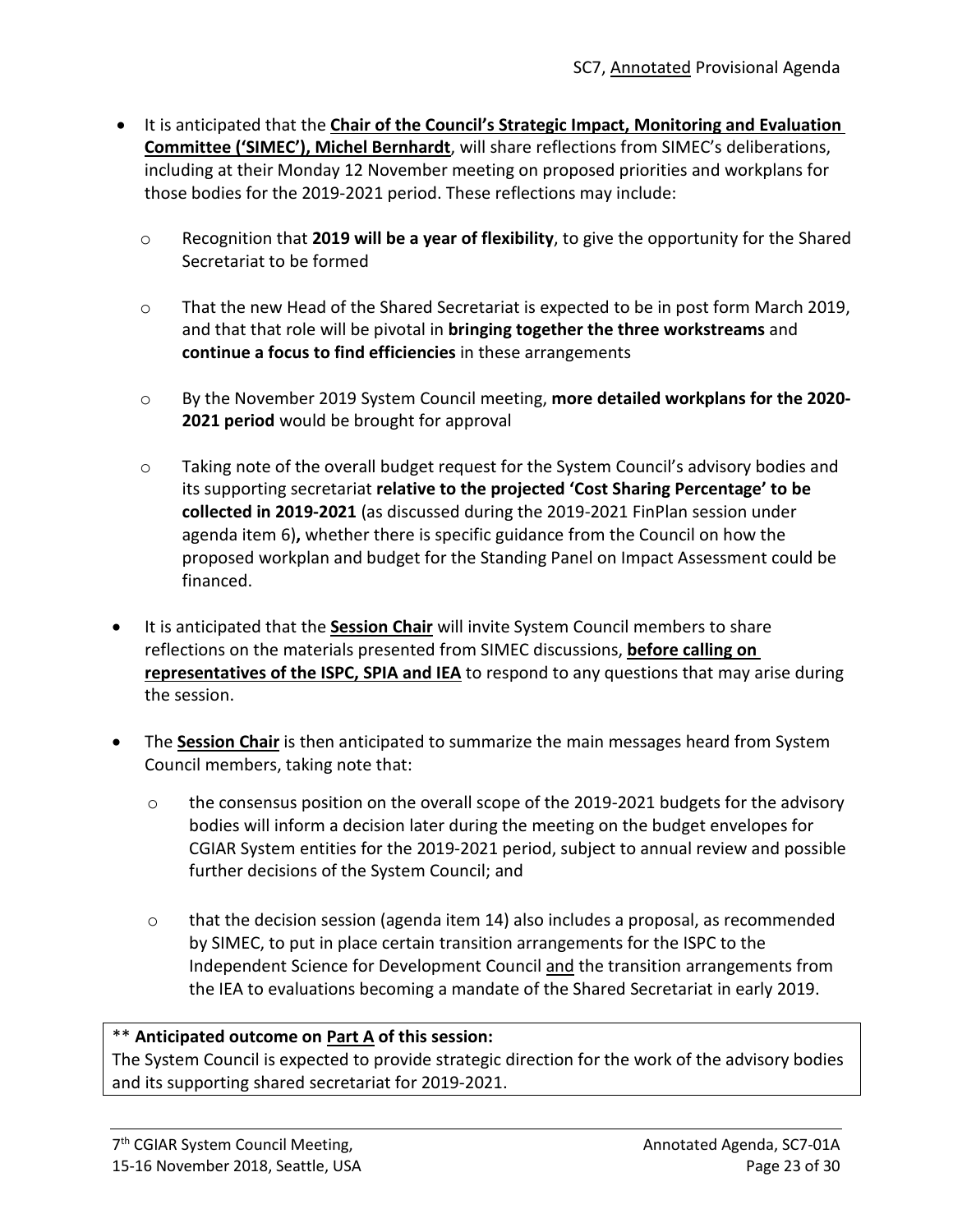## **Part B** – Better linking the work of the System Council's Intellectual Property Group

- Drawing on the background presentation (SC7-04), the **SIMEC Chair** is then expected to summarize discussions from recent meetings between SIMEC and SCIP Group members – including on Monday 12 November - on how to refresh the Terms of Reference of the SCIP Group to ensure that they are aligned with the post-2016 CGIAR governance nomenclature and overall strategic approach.
- Taking note that the excellent annual reports of the SCIP Group have not been formally discussed by the System Council (or the Fund Council before it) since early 2015, the SIMEC Chair is expected to emphasize that the approach will be to build on the existing strengths of the SCIP Group, such that the exercise to refresh the TOR is to enhance engagement between the System Council and this expert group, but not fundamentally change its focus or overall operational approach.
- The **Session Chair** is expected to invite strategic reflections from the floor, to enable these to be captured into the work that SIMEC will steward, with a view to a new TOR being presented for electronic approval by end 2018.

## \*\* **Anticipated outcome on Part B of this session:**

The System Council is invited to **provide strategic reflections to inform a revision of the TOR of the SCIP Group** under the oversight of SIMEC, with **an agreed action** that the revised TOR and approach to continuing membership of the SCIP Group be presented by 14 December 2018 for electronic decision by the System Council, after taking into account the inputs of the System Management Board at its 12<sup>th</sup> meeting on 13 December 2018.

**Part C** – Revisiting past evaluations for System Council strategic direction and oversight

- Turning to the next topic, it is anticipated that the **SIMEC Chair** will provide the System Council with overall reflections from SIMEC's review of recent past evaluations, as a means of ensuring that the System Council formally considers evaluations and provides strategic guidance to the System.
- Taking note that several of the recent past evaluations and their advice were already considered by the System, it is expected that the following four past evaluations will be featured in this session:
	- o Partnerships
	- o Results Based Management
	- o Gender (Workplace and Research)
	- o Capacity Development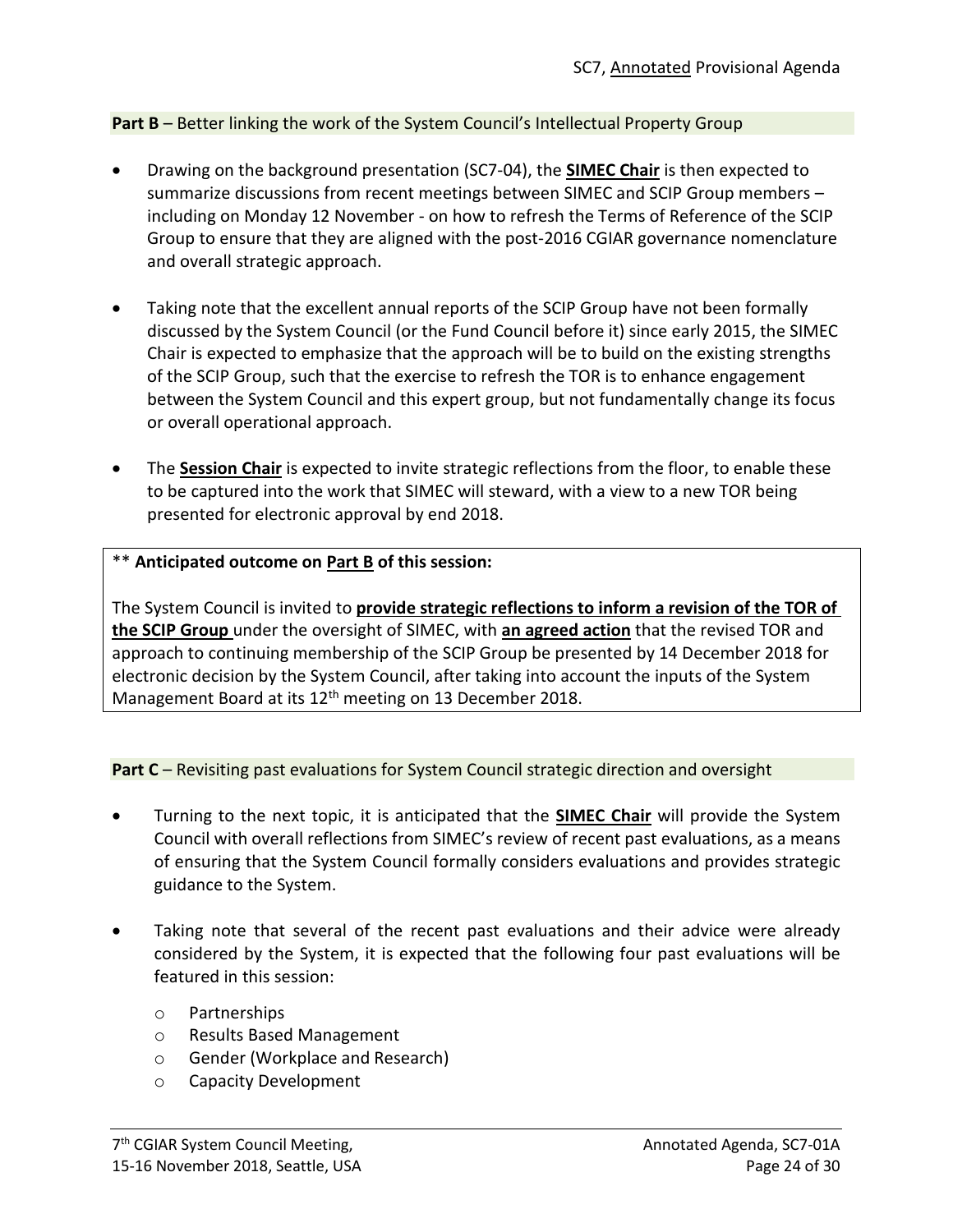o Following brief presentations from SIMEC members on these items, the **Session Chair** is anticipated to take brief comments from the floor, including seeking observations and reflections from the **Head of CGIAR's Independent Evaluation Arrangement, Rachel Sauvinet-Bedouin**.

### \*\* **Anticipated outcome on Part C of this session:**

The System Council is anticipated to **provide strategic reflections** in reply to SIMEC's consideration of the 4 recent past evaluations, with those reflections informing ongoing actions in the System.

**Part D** – Tabling a 'Draft O' approach to forming CGIAR's Independent Science for Development Council

- Taking note of the framing already provided in the background meeting document [\(SC7-07B\)](https://www.cgiar.org/wp/wp-content/uploads/2018/11/SC7-07B_Draft-0_ISDC-MemberCriteria_Chair-TOR-SelectionProcess.pdf), the **Session Chair** is anticipated to turn to System Council members for strategic observations on the two distinct parts of the background paper:
	- o Part 1 The **revised timetable for the identification and appointment of new members of the Independent Science for Development Council** (at paragraph 6 of the meeting paper, which table updates the information agreed at SC6)
	- o Part 2 **An initial 'Draft 0' of the key competencies of ISDC members, the ISDC Chair and an advertising strategy**, taking note that System Council members will also be able to provide written inputs following the meeting (At Appendices 1, 2 and 3)

#### \*\* **Anticipated outcome on Part D of this session:**

The System Council is anticipated to:

- a. **approve** the updated timetable for the identification and appointment of new ISDC members
- b. **provide preliminary strategic inputs** into the Draft 0 documents shared at the meeting, to further inform their elaboration under the oversight of SIMEC, **with an agreed action** that the materials will be presented on 14 December 2018 to the System Council for electronic decision.

13:00 – 14:00 LUNCH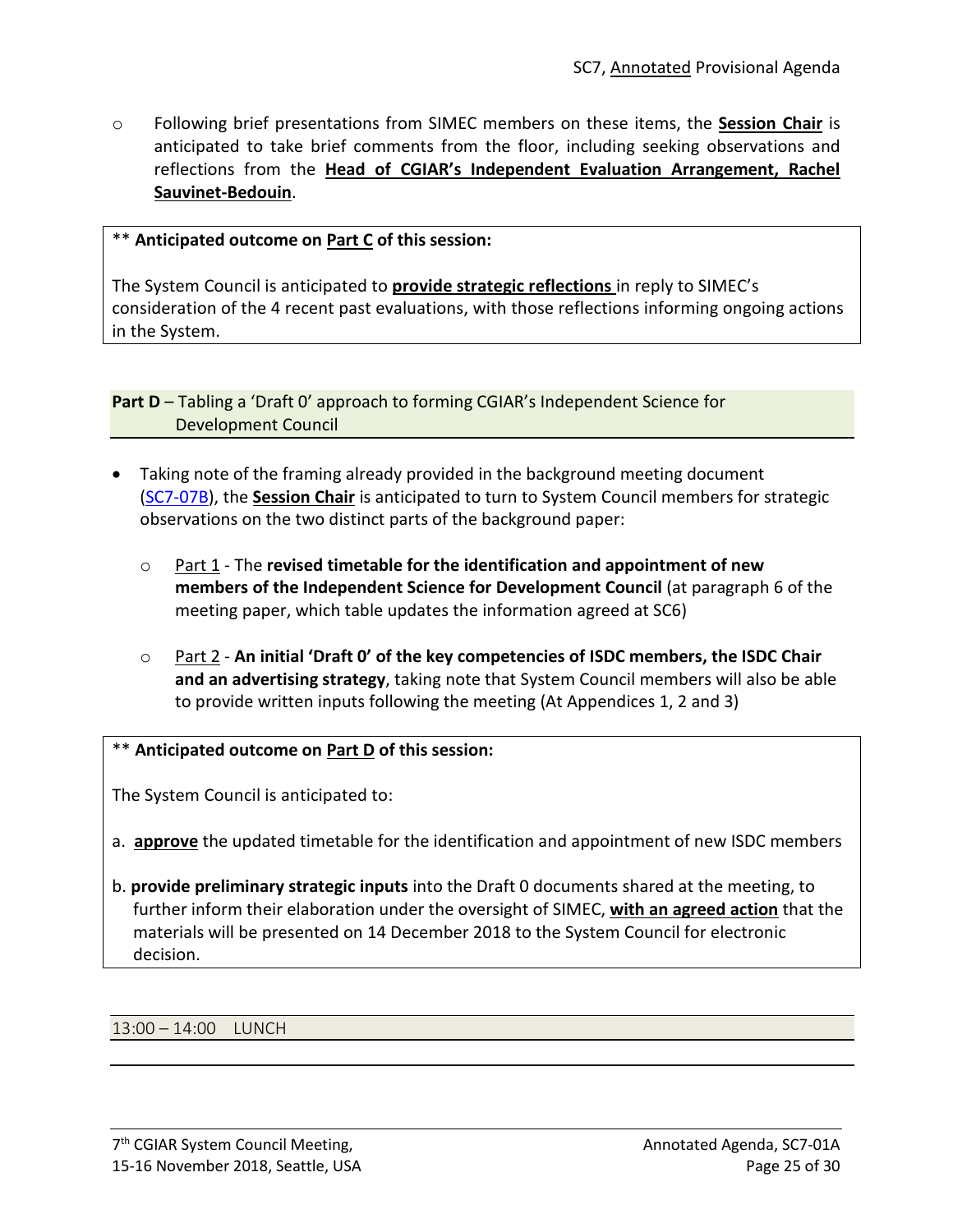# Agenda Item 11: Strengthen collective resource mobilization and communication efforts

14:00 – 14:30 FOR ENDORSEMENT OF THE OVERALL STRATEGIC APPROACH

## **Led by: System Council Co-Chair**

## **Supporting document(s):**

[SC7-02\\_CGIAR Business Plan 2019-2021](https://www.cgiar.org/wp/wp-content/uploads/2018/11/SC7-02_CGIAR-System_BusinessPlan_2019-2021.pdf) – Action 9 *(Repeat document)*

## **Agenda Item - Elements and process:**

- **By way of introduction, the Session Chair** is anticipated to note the importance of the need for a collective resource mobilization and communications effort, building on a strong narrative. It is anticipated that the Session Chair will applaud efforts to better align communication activities across the system in order to raise the profile and brand value of CGIAR as a System.
- It is expected that the Session Chair will acknowledge the challenge to maintain current levels of investment, and add that stable, predictable, and increasing funding for the shared research agenda will in itself help deliver efficiencies and greater impact.
- The Session Chair is expected to reflect on the important commitments and indications that were made during the FinPlan session of the meeting; and encourage coordinated efforts to bring new Funders to the System Council table as well as explore new funding mechanisms that can contribute to the target of 30% W1/W2 funding.
- it is expected that the **Session Chair** will invite System Council colleagues to provide any further strategic reflections on this section of the business plan, with the **Executive Director** being available to respond to any questions arising.

**\*\* Summary of actions requested on Agenda item 11:** The System Council is invited to **endorse** the overall strategic approach and part of the overall approval of the Business Plan.

# Agenda Item 12: Designing AR4D to address trade-offs between the SDGs 14:30 – 15:00 FOR DISCUSSION

**Led by:** System Council Co-Chair

**Supporting document(s):** A presentation to be provided by the Chair of the Independent Science and Partnership Council, ISPC (not an advance meeting document).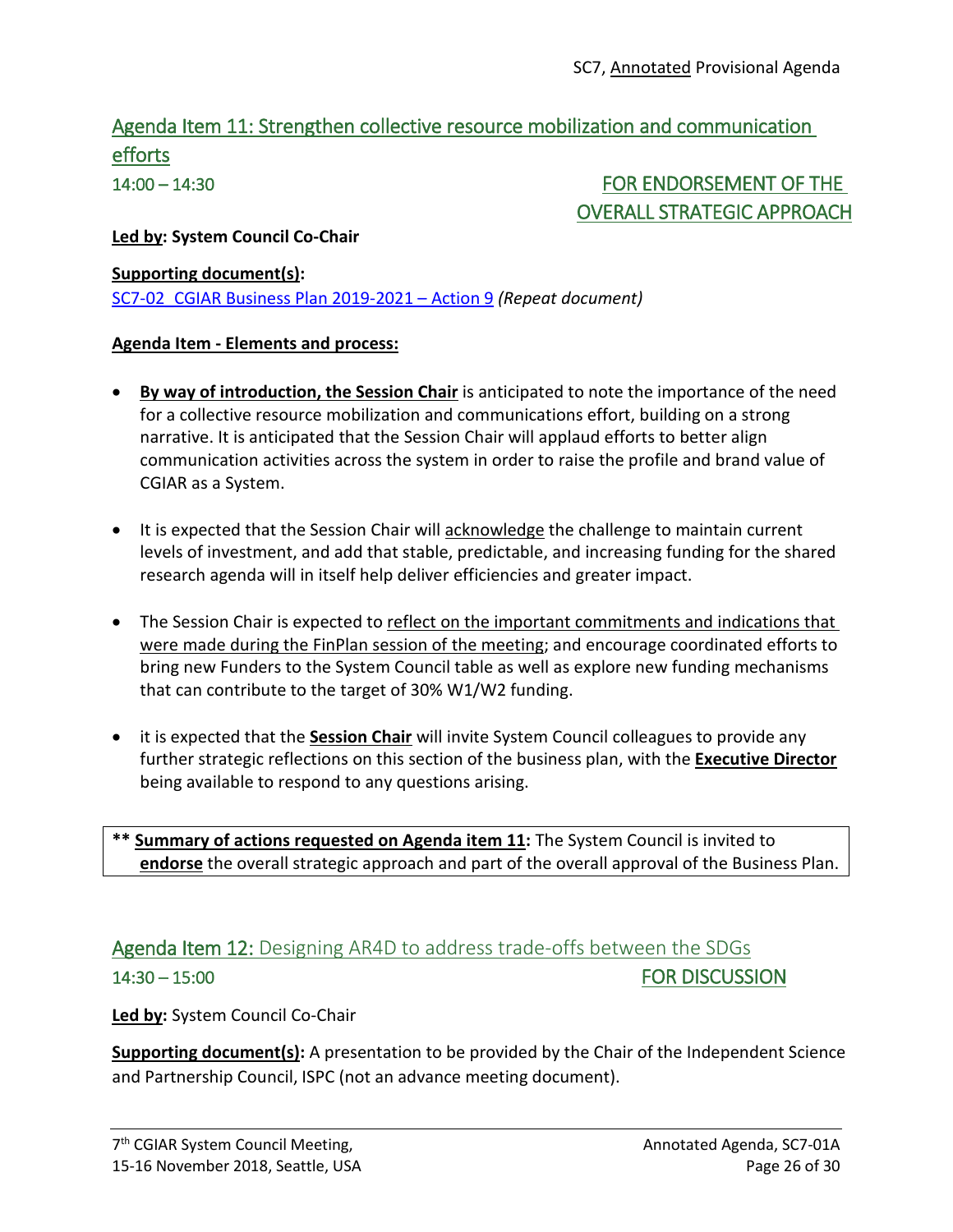## **Agenda Item - Elements and process:**

- The Session Chair is expected to invite the **ISPC Chair** to make a presentation on outcomes form the 2018 CGIAR ISPC Science Forum
- It is anticipated that the **Session Chair** will thank the ISPC for the briefing and moderate any questions and discussion with Council members.

**\*\* Summary of actions requested on Agenda item 12:** No formal action is requested

The session is an information point to provide high-level strategic reflections that serve to preinform the System Council's consideration (including at later System Council meetings) of strategic research for development concepts that are critical for inclusion in the CGIAR Portfolio from 2022.

## Agenda Item 13: Prepare a longer-term plan. Business Plan Action 10 15:00 – 16:00

# FOR ENDORSEMENT OF THE OVERALL STRATEGIC APPROACH

**Led by:** System Council Chair

**Supporting document(s):** [SC7-02\\_CGIAR Business Plan 2019-2021](https://www.cgiar.org/wp/wp-content/uploads/2018/11/SC7-02_CGIAR-System_BusinessPlan_2019-2021.pdf) *(Repeat document)*

## **Agenda Item - Elements and process:**

- The **Session Chair** is expected to frame the session by recalling that this first 3-year business plan period represents the opportunity to set out an ambitious forward vision for the CGIAR System through to 2030 as a 'CGIAR 2030 Plan', aligned to the milestone moment of the Sustainable Development Goals.
- Noting that a process of development of such a plan will be led by the System Management Board, it is expected that the Chair will identify two key consultation mechanisms for providing inputs to guide development of the 2030 plan, in line with the broad timetable set out in Action 10 of the business plan itself
	- An inaugural CGIAR Partnership Forum in 2019, bringing together Centers, Funder and other CGIAR stakeholders in a wide-ranging conversation to feed into the plan's development; and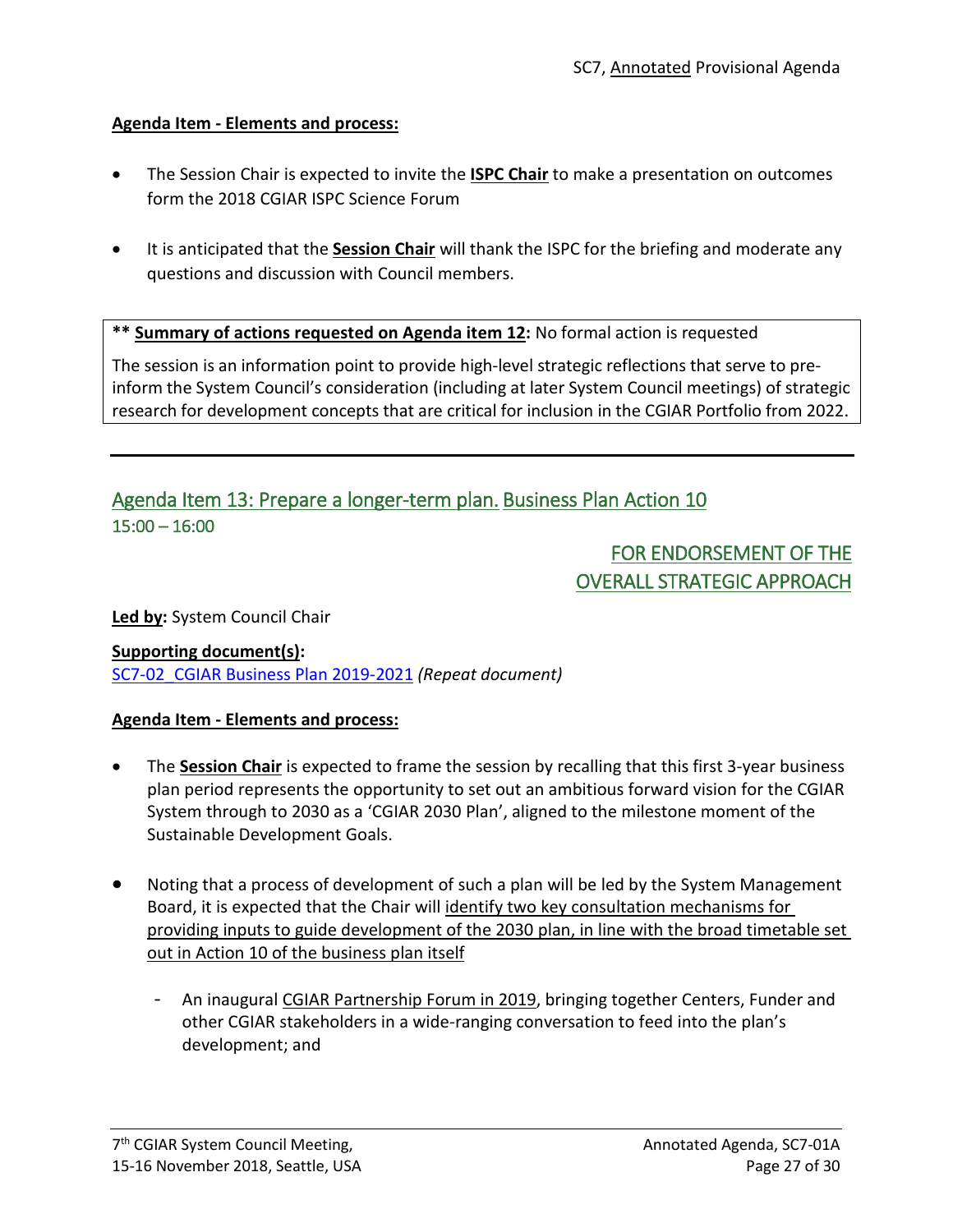- Recalling the action agreed at the Council's 6<sup>th</sup> meeting in Berlin, whereby a 'CGIAR System Reference Group' was established to serve as a platform for Funder and Center participants to have essential 'quid-pro-quo' conversations, informed by dispassionate analysis on what the drivers of the issues are, and how they may potentially be solved. That Reference Group would operate as a consultation platform for development of the plan.
- It is anticipated that the Chair will invite the Chair of the System Management Board to offer some reflections from the System Reference Group's second meeting held on Wednesday 14 November, which may include possible commonalities among visions set out by the group's participants in terms of i) research agenda; ii) business model and iii) global context.
- The Session Chair is then expected to take views from the floor.
- Following this, it is expected that the Chair will summarize the main outcomes of the discussion to be taken forward and incorporated into the Board' reflections on leading the process over the course of the business plan period.

**\*\* Summary of actions requested on Agenda item 13:** The System Council is invited to endorse the overall strategic approach to preparing a '2030 Plan'.

#### 16:00- 16:30 Break

## Agenda Item 14: System Council decision session 16:30 – 17:30

## FOR DECISION

### **Led by: System Council Chair**

### **Supporting document(s):**

- SC7-06 [Nomenclature changes](https://www.cgiar.org/wp/wp-content/uploads/2018/11/SC7-06_Nomenclature-changes.pdf)
- SC7-07A [Advisory services transition matters](https://www.cgiar.org/wp/wp-content/uploads/2018/11/SC7-07A-AdvisoryServicesTransitionMatters.pdf)
- SC7-08 [Committees honorarium framework](https://www.cgiar.org/wp/wp-content/uploads/2018/11/SC7-08_Cttees_honorarium_framework.pdf)

### **Agenda Item - Elements and process:**

- The Chair is expected to frame the session in two parts:
	- $First$  that the Council will be guided through proposed administrative decisions arising from previous decisions taken by the Council; and
	- Second that the Council will be asked to review and confirm a summary of decisions, formal positions and actions agreed during the meeting thus far.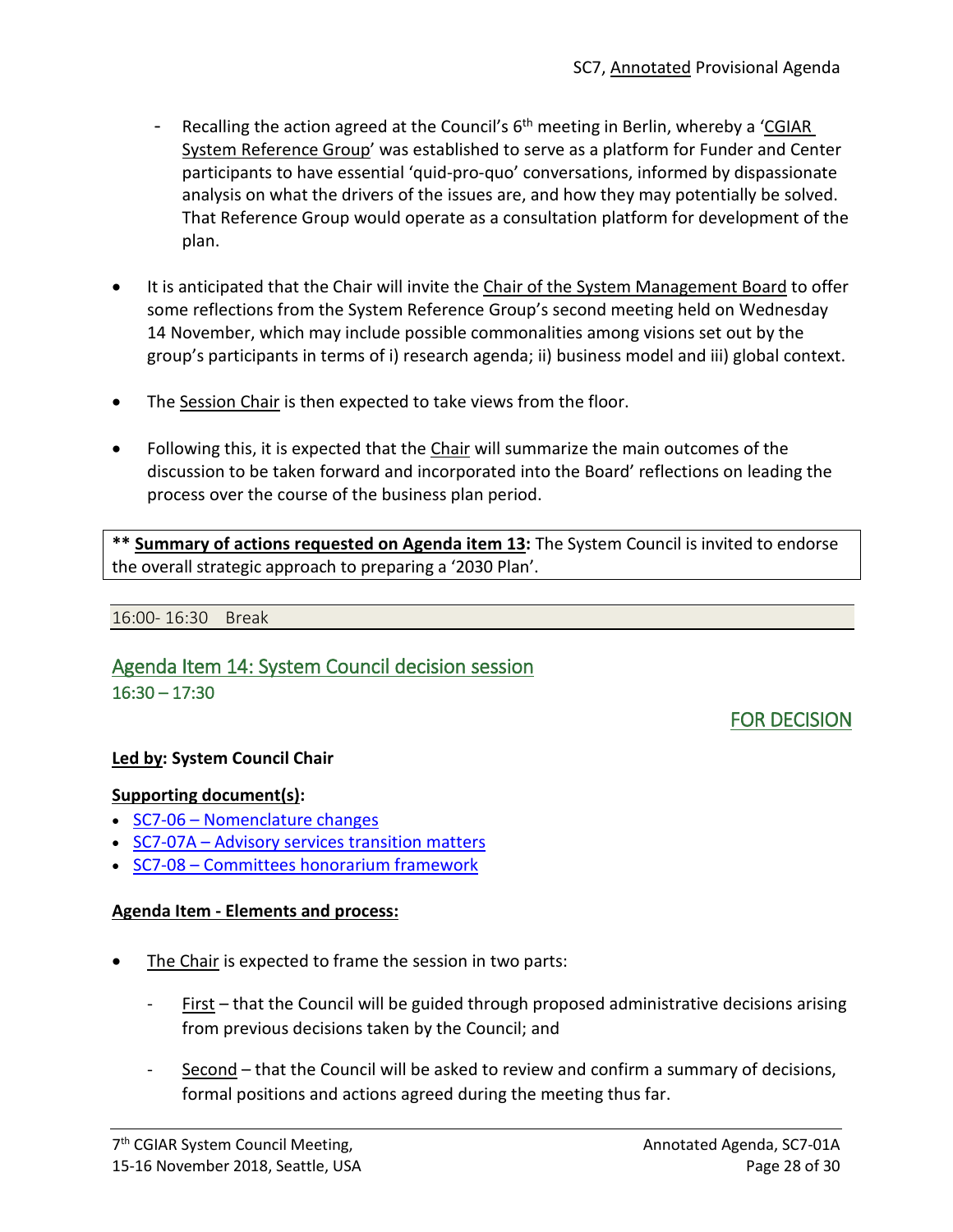- **For the first part of the agenda item -** It is anticipated that the Chair will invite the **Director, Board and Council Relations**, to introduce the decisions documents for the first part of this item as follows:
	- a. **SC7-06 – [Nomenclature changes](https://www.cgiar.org/wp/wp-content/uploads/2018/11/SC7-06_Nomenclature-changes.pdf)** noting that this sets out the consequential drafting amendments required to the System's governing documents and its policy relating to the financing of System Entities;
	- b. **SC7-07A – [Advisory services transition matters](https://www.cgiar.org/wp/wp-content/uploads/2018/11/SC7-07A-AdvisoryServicesTransitionMatters.pdf)** which sets out a pragmatic way for the Council to ensure uninterrupted delivery of expert independent advice during the transition from CGIAR's ISPC to the new 'Independent Science for Development Council'; and establishment of the CGIAR Advisory Services Shared Secretariat. It is anticipated that the Council will hear an overview of the outcome of SIMEC's discussion during their Monday 12 November meeting in support of this approach; and
	- **c. SC7-08 – Committees honorarium framework** recalling that the proposal set out for the payment of a modest honorarium (as provided for in the Council-approved terms of reference for the AOC) was sent to the Council For their inputs by electronic means on 18 October 018, which no amendments being requested at that time.
- The Chair is anticipated to recognize that the proposals made in this part have been informed by prior 2018 decisions of the Council and consultations and discussions that have taken place; and invite the Council to approve the decisions points set out in each document.
- **For the second part of the agenda item**, the Chair is expected to invite the Executive Director to guide the Council through a set of draft 'Decisions Slides', which set out each of the formal decisions, agreed positions and actions to be taken forward at the Council's request.
- The Chair is expected to draw the Council's attention to the final decision point requested; to **approve the CGIAR System 3-Year Business Plan (2019-2021), meeting document SC7-02**, subject to the incorporation of the enhancements identified during the Council's 7th meeting.
- The Chair is expected to express appreciation to the System Management Board, the System Management Office, Center leadership, the System Council and all other stakeholders who have contributed to the development of the business plan.